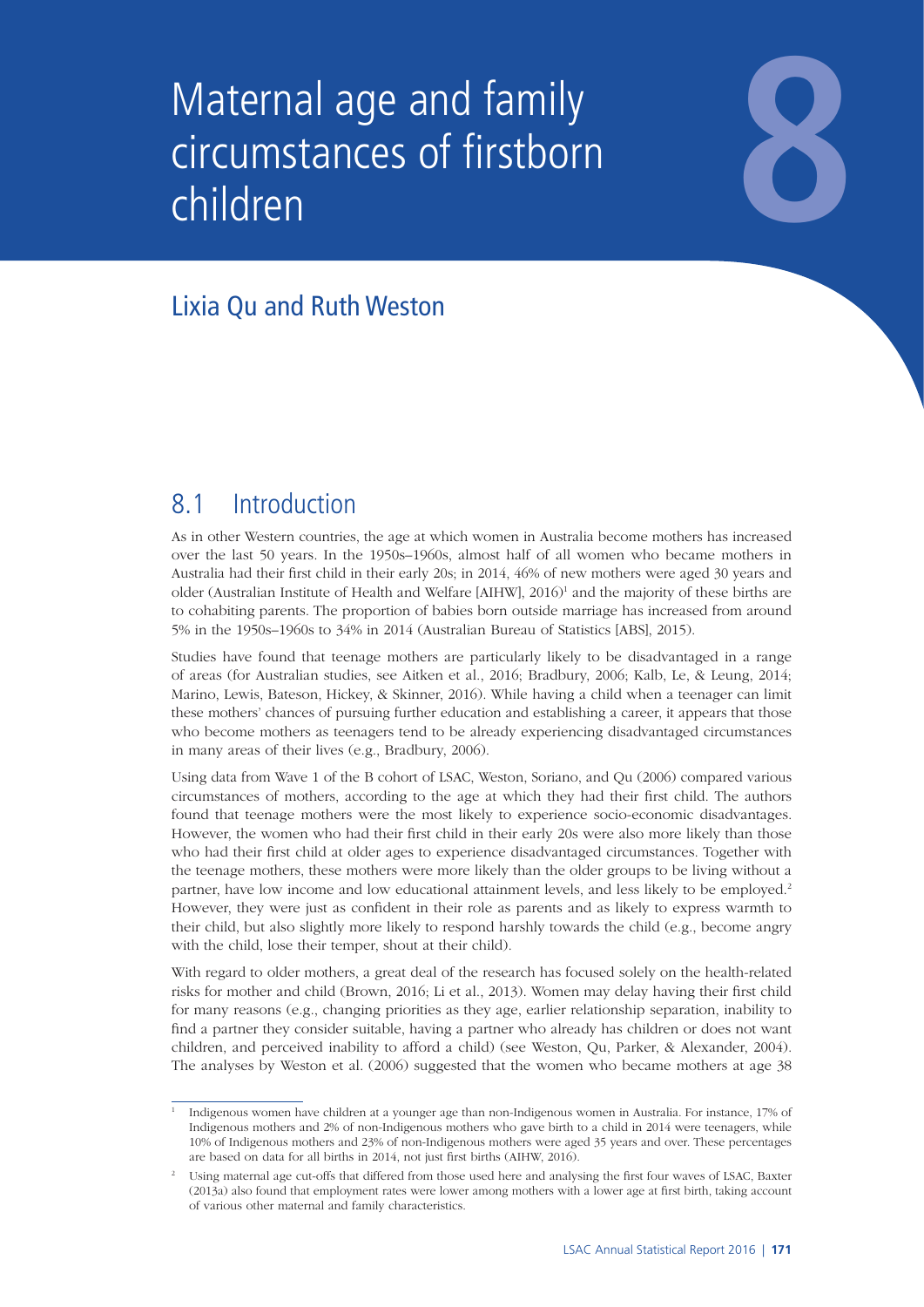or older tended to be better off than those who became mothers before age 25 across virtually all wellbeing indicators examined. However, compared with the women who became mothers between the ages of 25 and 37, the oldest mothers tended to have lower educational attainment levels and were slightly less likely to be employed. They also tended to have lower gross family incomes than those who had their first child at 25 to 37. It should be noted, however, that the sample of women in the oldest group was small.<sup>3</sup>

This chapter focuses on the question: Does maternal age have a bearing on the family circumstances in which children are raised over their first 10 years of life? Selected measures of family composition, socio-demographic circumstances and self-reported parenting practices of LSAC mothers are compared according to their maternal age, using the same five maternal age cut-offs as those used by Weston et al. (2006). It extends the earlier study in two ways: by tracking these mothers over 10 years, from 2004–2014 (Waves 1–6), and by including data for K-cohort mothers where possible.

The analyses focus on:

- family composition (family type, number of children and, for partnered mothers, whether in registered marriage or cohabiting);
- mothers' socio-economic circumstances (i.e., educational attainment, maternal employment and the family's financial circumstances); and
- parenting practices.

The next section explains the sample of mothers focused on and the number of mothers represented in each survey wave. This is followed by an outline of the results covering aspects of mothers' living arrangements, indicators of their socio-economic circumstances, and their self-reported parenting practices. A synthesis of these results and a reflection on their meaning are then provided.

# 8.2 The sample

As explained above, the sample used for this chapter is mothers for whom the LSAC study child was their firstborn child; and the analysis focuses on maternal age (i.e., their age when they became mothers).4 Table 8.1 [\(page](#page-2-0) 173) shows the number of mothers in each "maternal age" subgroup across the survey waves. Some of the subgroups in these studies, which focused on mothers with B-cohort children in Wave 1, were already quite small (as shown in the top panel of Table 8.1), and became even smaller in later waves due to sample attrition. For this reason, the data for these mothers are combined with those of mothers of K-cohort children where possible. In addition to the omission of all mothers for whom the LSAC study child was not their firstborn, two small groups of other mothers were omitted from the sample: (a) those who were not the primary carer of the study child, given that the information collected from these mothers was more limited; and (b) those who reported in Wave 1 that they had children living elsewhere, where the ages of these children were not recorded.

To overcome the issue of small subgroup sample sizes, the Wave 1 data for mothers of K-cohort firstborn children were combined with the Wave 3 data for mothers of B-cohort firstborn children, as these children were all 4–5 years old. The B- and K-cohort data were also combined when the children were 6–7, 8–9 and 10–11 years old. Data for children at ages 0–1 and 2–3 were only available for mothers of B-cohort children, and data for mothers of K-cohort children in Waves 5 and 6, when their children were over 11 years old, were not included due to small numbers in some subgroups.5

After Wave 1, some mothers (and their study child) may have missed a wave and later returned, but the net effect was one of increasing attrition. This net attrition rate was highest for the women who became mothers as teenagers, followed by those who entered motherhood when in their early 20s. For example, for the B-cohort mothers, only 46% of teenage mothers (*n* = 61) and 59% of those in their early 20s ( $n = 197$ ) participated in Wave 6, compared to over 80% of the new mothers in the three older age groups (25+ years). Similarly, among K-cohort mothers, Wave 6 participants

Only 102 mothers were in this oldest group.

<sup>&</sup>lt;sup>4</sup> In LSAC, 37% of study children in the two cohorts were firstborn.

<sup>5</sup> For example, there were only 46 K-cohort mothers in the oldest maternal age group (38+ years) in Wave 6. As noted above, maternal age refers to the mother's age when she gave birth to her (firstborn) child.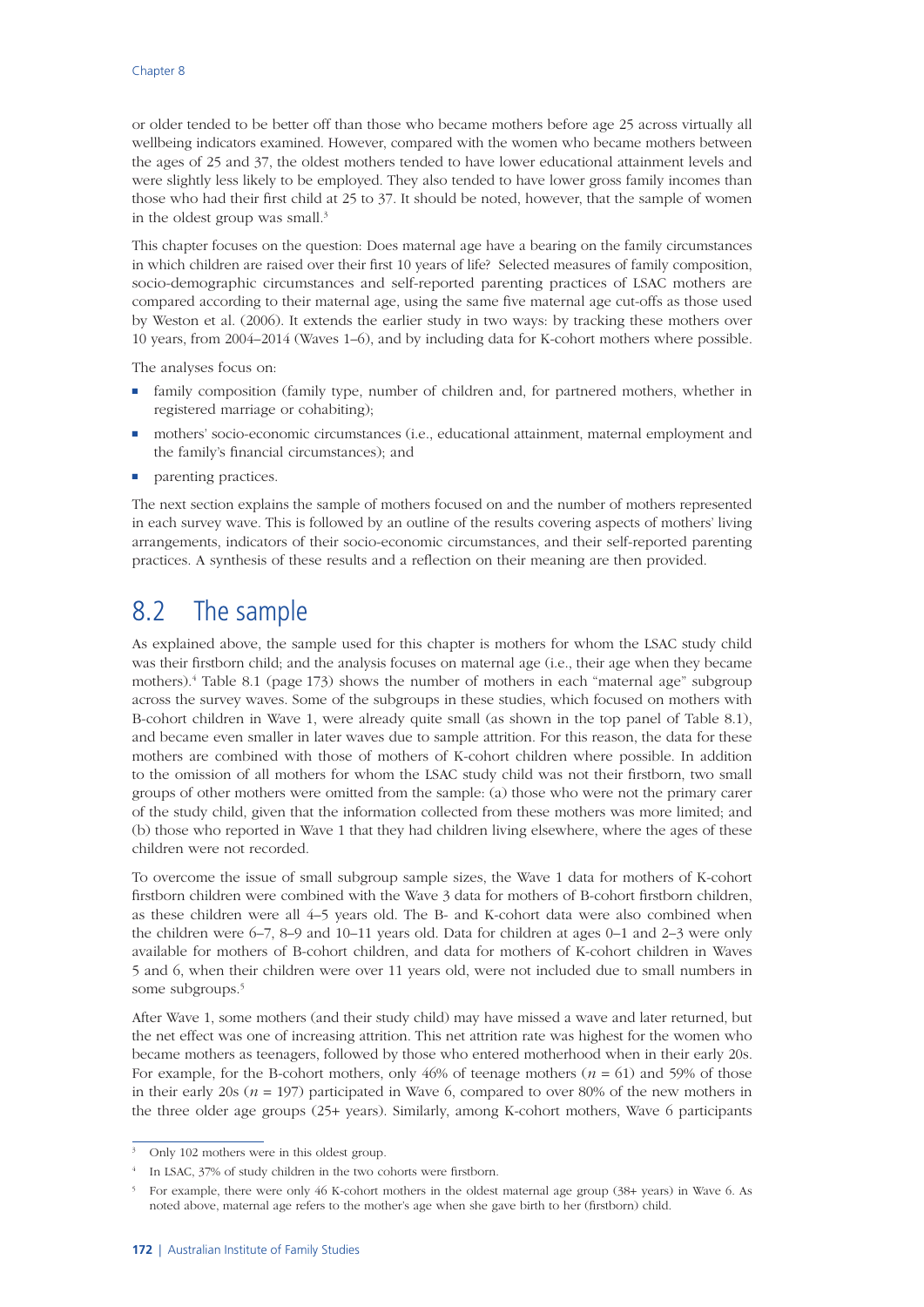represented 45% and 57% of those who had their first child when teenagers or in their early 20s respectively (*n* = 73 and 244 respectively) and participated in Wave 6 interviews, compared to over 75% of those who had their first child when aged 25 years and over. (The number of K-cohort mothers in Waves 5 and 6 are not shown in the table.)

Across maternal age and cohort (B or K cohort), systematic differences emerged in some of the characteristics of those who had dropped out of the study by Wave 6, compared to those who continued to participate. For example, of B-cohort mothers in Wave 1, those who had dropped out were more likely to have been single (19% vs 8%), not employed (57% vs 38%), and without any post-school qualification (39% vs 24%). These biases in the results associated with attrition in this chapter were in the same direction for all maternal age groups.

#### <span id="page-2-0"></span>**Table 8.1: Mothers of firstborn study children: Sample sizes (***n***) by age of study child and maternal age6**

|                               | Age of study child (years) |                          |                          |                          |                          |                          |
|-------------------------------|----------------------------|--------------------------|--------------------------|--------------------------|--------------------------|--------------------------|
| Maternal age (years)          | $0 - 1$                    | $2 - 3$                  | $4 - 5$                  | $6 - 7$                  | $8 - 9$                  | $10 - 11$                |
| <b>B</b> cohort               | W <sub>1</sub><br>(2004)   | W <sub>2</sub><br>(2006) | W <sub>3</sub><br>(2008) | W4<br>(2010)             | W <sub>5</sub><br>(2012) | W <sub>6</sub><br>(2014) |
| $15 - 19$                     | 134                        | 104                      | 88                       | 77                       | 70                       | 61                       |
| $20 - 24$                     | 331                        | 282                      | 261                      | 244                      | 227                      | 197                      |
| $25 - 34$                     | 1,160                      | 1,059                    | 1,032                    | 1,019                    | 984                      | 929                      |
| $35 - 37$                     | 143                        | 137                      | 132                      | 126                      | 123                      | 119                      |
| $38+$                         | 85                         | 83                       | 81                       | 80                       | 77                       | 75                       |
| <b>K</b> cohort               |                            |                          | W <sub>1</sub><br>(2004) | W <sub>2</sub><br>(2006) | W <sub>3</sub><br>(2008) | W4<br>(2010)             |
| $15 - 19$                     |                            |                          | 112                      | 88                       | 78                       | 73                       |
| $20 - 24$                     |                            |                          | 332                      | 275                      | 262                      | 244                      |
| $25 - 34$                     |                            |                          | 1,225                    | 1,127                    | 1,116                    | 1,099                    |
| $35 - 37$                     |                            |                          | 135                      | 125                      | 125                      | 120                      |
| $38+$                         |                            |                          | 61                       | 57                       | 57                       | 53                       |
| <b>B</b> and <b>K</b> cohorts |                            |                          |                          |                          |                          |                          |
| $15 - 19$                     | 134                        | 104                      | 200                      | 165                      | 148                      | 134                      |
| $20 - 24$                     | 331                        | 282                      | 593                      | 519                      | 489                      | 441                      |
| $25 - 34$                     | 1,160                      | 1,059                    | 2,257                    | 2,146                    | 2,100                    | 2,028                    |
| $35 - 37$                     | 143                        | 137                      | 267                      | 251                      | 248                      | 239                      |
| $38+$                         | 85                         | 83                       | 142                      | 137                      | 134                      | 128                      |

Note: "Maternal age" refers to the mothers' age at the time they gave birth to their first child (i.e., their study child in this chapter).

As noted above, mothers of B-cohort and K-cohort children were both interviewed in the four waves of data collection when their study child was aged from 4–5 years to 10–11 years old. The patterns of results for each cohort tended to be similar. For simplicity, the results based on the combined samples of the two cohorts are therefore presented, and any clear differences in results are discussed. The results reported in this chapter are based on unbalanced panel data (as shown in

<sup>6</sup> The sample sizes for B cohort in Wave 1 differed slightly from those used by Weston et al. (2006). The variation was due to the further restriction on the sample in this chapter (focusing on mothers who were interviewed as the primary carer of the study child). In addition, some mothers were found to be ineligible for inclusion because of corrections to the data that occurred after Wave 1. These corrections were based on new information that was made available in subsequent releases of the dataset.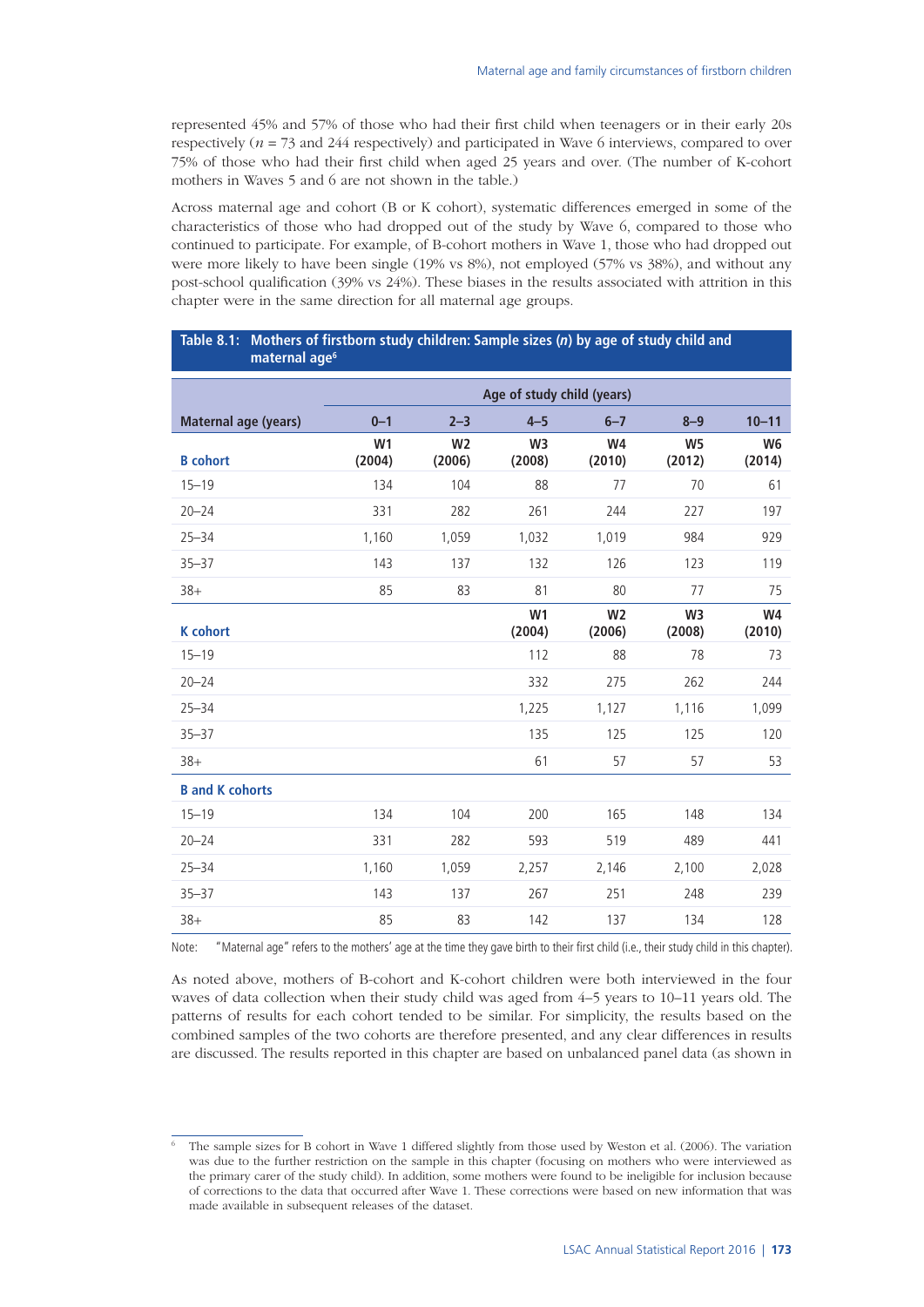Table 8.1, [page](#page-2-0) 173).<sup>7</sup> Any clear inconsistencies in the results based on balanced and unbalanced data are discussed below.

# 8.3 Living arrangements

This section examines two aspects of the children's family composition—family type and the subsequent birth of siblings—and for children in couple families, whether their mother was married or cohabiting (regardless of whether their partner was the child's biological or step-father).

Three family types were identified on the basis of whether the mother was living with their (first) child's father or with another partner, or whether she was unpartnered. Families headed by single parents (most of whom are single mothers) are considerably more likely than other families to experience multiple disadvantages that are both deep and persistent (McLachlan, Gilfillan, & Gordon, 2013). It is not surprising then, that children in families headed by single mothers have a higher risk of poor outcomes across a range of areas, despite the fact that many children in these families do well (see Qu & Weston, 2012).

The birth of a child typically has many repercussions for existing family members and the family as a whole. For example, financial and time costs for parents are particularly strong when they become parents for the first time, while increases in the costs associated with subsequent births become progressively smaller, reflecting economies of scale in both time and money. However, the bulk of changes occur in the way mothers spend their time, resulting in increases in the gender division of domestic labour (Craig & Bittman, 2005).

Finally, although most couples delay having children until they are married, increasing proportions have children while cohabiting. Parents in cohabiting relationships (including those whose children are born of the relationship) are more likely to separate than those in married relationships—a clearly disruptive experience for children and their parents (see Qu & Weston, 2012).



Note: "Maternal age" refers to the mothers' age at the time they gave birth to their first child (i.e., their study child in this chapter). For each maternal age group, by age of study child, the percentages in an intact family, step-family and single-mother family add to 100.0, any variation is due to rounding.

Source: Combined data from B and K cohorts as shown in Table 8.1 [\(page](#page-2-0) 173).

#### <span id="page-3-0"></span>**Figure 8.1: Family type, by maternal age and age of study child**

<sup>7</sup> The analyses were applied to both "balanced" and "unbalanced" panel data, where "balanced" panel data refer exclusively to the information provided by mothers who participated in every wave, and the "unbalanced" panel data focus on all relevant information collected in each wave, including that provided by mothers who did not participated every wave.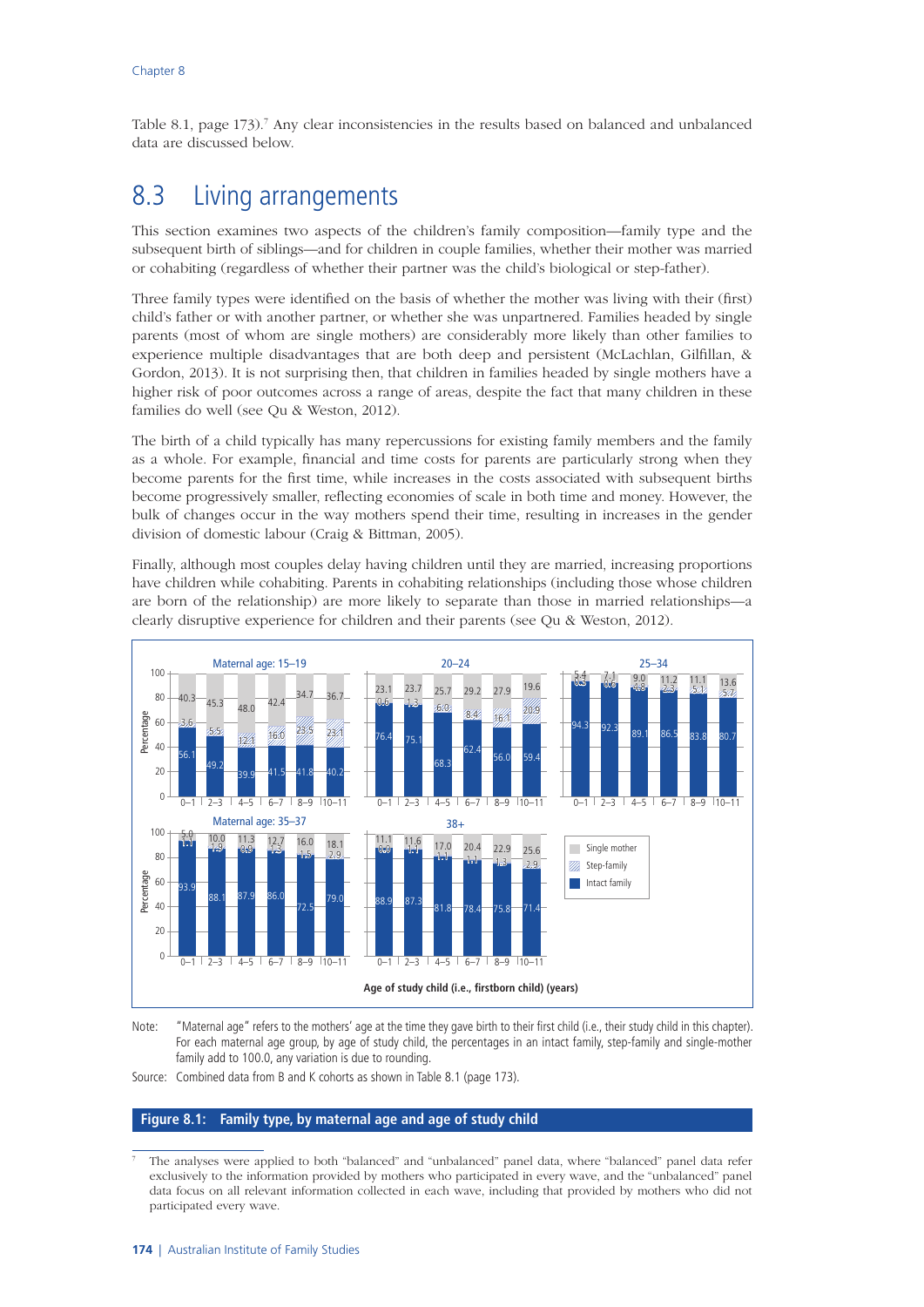Previous research by Weston et al. (2006), which focused on the mothers at the time when their first child was an infant (i.e., LSAC B-cohort children in Wave 1), showed that mothers under 25 years old, especially teenage mothers, were considerably more likely than older mothers to be unpartnered at this time. In subsequent waves of LSAC, some of the mothers who had been living with a partner in Wave 1 had separated, and partnering and re-partnering also occurred.

Figure 8.1 [\(page](#page-3-0) 174) depicts the proportions of the LSAC mothers represented in the three family forms across the waves, according to the age they had their first biological or adopted child (remembering that we have excluded all study children who were not firstborns). For simplicity, these three forms are referred to as "intact families"<sup>8</sup> where the mother was living with the child's biological father, "step-families" where the mother was living with a partner who is not the biological father of their child, and single-mother families where the mother was not living with a partner.<sup>9</sup>

- In Wave 1, 56% of the youngest mothers were in intact families, compared to 76% of the second youngest group, 94% in the next two age groups, and 89% in the oldest group.
- Mothers who had their first child when teenagers continued to be the least likely to be living with their child's father, followed by those who became mothers when in their early 20s, while those who became mothers during the relatively "normative years" (between 25–34 years), along with those who were slightly older than this (35–37 years), were particularly likely to have continued living with their child's father.<sup>10</sup>
- The likelihood of living in an intact family tended to decrease across time for all groups, especially for the two youngest groups and the oldest group.
- Across the years (from when the child was an infant to the time the child was 10–11 years), mothers who had their child when a teenager were the most likely of all groups to be single, while those who became mothers at the normative age of 25–34 years were the least likely to be in this family form, with the difference between these two groups being greatest when their child was aged 4–5 years.
- Except when their child was 10–11 years, the women who became mothers in their early 20s were the second most likely of all groups to be single. By the time their child reached 10–11 years, a slightly lower (though not statistically significant) proportion of these mothers were single, compared with mothers in the oldest age group (20% vs 26%).
- While Figure 8.1 shows that the proportion of the oldest group who were in an intact family fell by 18 percentage points across the survey waves, Figure 8.1 also shows these mothers were unlikely to have re-partnered by the time their child was aged 10–11 years, and hence were the second most likely group to be single by this period in their child's life.

Figure 8.1 shows the proportion of mothers who were living with a partner who was not their (first) child's father (i.e., they and their child were in a step-family):

- When their child was an infant (aged  $0-1$  year), only  $4%$  of teenage mothers and  $1%$  (or fewer) of mothers in all other age groups had formed step-families.
- Step-family rates increased to  $21-23%$  by the time the child was  $10-11$  years for the two youngest groups, 6% for the third youngest group (who became mothers when aged 25–34 years), and 3% for the two oldest maternal age groups.

Table 8.2 [\(page](#page-5-0) 176) shows the proportions of partnered mothers who were cohabiting rather than married.

■ Of those who were living with a spouse or with a partner when their child was an infant, the teenagers were the most likely to be in a cohabiting relationship (71%), followed by those who became mothers at ages of 20–24 years (45%). Only around one-fifth of partnered mothers in the three older groups were cohabiting.

<sup>8</sup> This approximates the classification system used by the ABS, where "intact family" refers to a couple family in which all children in the household are the natural or adopted children of both members of the couple.

The patterns discussed below continued to hold when the analysis was based on the balanced sample of the B cohort. It should also be noted that single mothers may have been living with other adult(s) (e.g., child's grandparents, uncles, aunts) who may represent a parental figure for the study child.

<sup>&</sup>lt;sup>10</sup> The balanced dataset indicated that virtually all mothers who were living with their child's father when the child was 10–11 years old were also doing so in each survey wave. However, temporary separations that may have occurred between survey waves would not have been detected.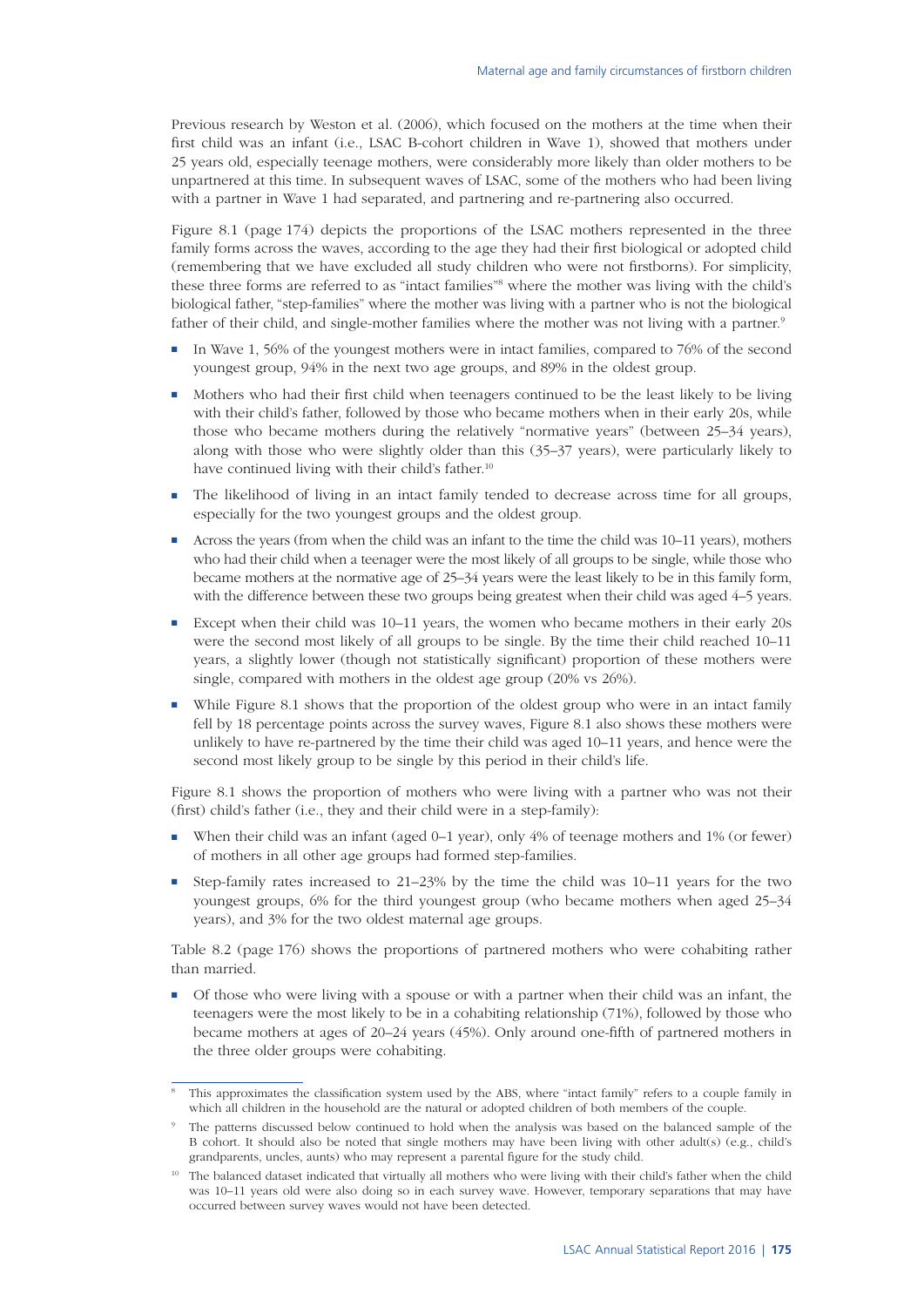■ Over the years, mothers who had their child when they were teenagers continued to have the highest rate of cohabitation, followed by those who became mothers at ages of 20–24 years. However, for both groups of mothers, the rate of cohabitation fell<sup>11</sup> until the time their child was 4–5 years (from 71% to 49% and from 45% to 24% respectively) and then remained stable. In contrast, cohabitation rates were quite stable for the three older groups across the 10-year period.

<span id="page-5-0"></span>

| Table 8.2: Proportion of partnered mothers who were in a cohabiting relationship, by maternal<br>age and age of study child |              |             |              |             |            |  |
|-----------------------------------------------------------------------------------------------------------------------------|--------------|-------------|--------------|-------------|------------|--|
| Age of study child                                                                                                          | Maternal age |             |              |             |            |  |
| (i.e., first born) (years)                                                                                                  | $15 - 19$    | $20 - 24$   | $25 - 34$    | $35 - 37$   | $38+$      |  |
| $0 - 1$                                                                                                                     | 70.7         | 44.7        | 16.6         | 20.1        | 18.8       |  |
| $2 - 3$                                                                                                                     | 56.4         | 35.3        | 11.9         | 13.8        | 19.8       |  |
| $4 - 5$                                                                                                                     | 48.9         | 23.6        | 9.8          | 10.1        | 18.2       |  |
| $6 - 7$                                                                                                                     | 50.6         | 25.1        | 9.1          | 11.5        | 17.4       |  |
| $8 - 9$                                                                                                                     | 53.1         | 28.3        | 10.9         | 12.2        | 15.7       |  |
| $10 - 11$                                                                                                                   | 49.8         | 29.9        | 11.8         | 14.7        | 15.9       |  |
| $\eta$                                                                                                                      | $59 - 106$   | $221 - 451$ | $992 - 2078$ | $125 - 239$ | $72 - 117$ |  |

Note: "Maternal age" refers to the mothers' age at the time they gave birth to their first child (i.e., their study child in this chapter). Source: Combined data from B and K cohorts as shown in Table 8.1 [\(page](#page-2-0) 173).



Notes: "Maternal age" refers to the mothers' age at the time they gave birth to their first child (i.e., their study child in this chapter). Children include any subsequent new biological or adopted children, along with step-children living in the household. One child means that no children other than the study child were living in the household. For each maternal age group, by age of study child, the percentages with one, two or three or more children add to 100.0, any variation is due to rounding.

Source: Combined data from B and K cohorts as shown in Table 8.1 [\(page](#page-2-0) 173).

#### **Figure 8.2: Number of children in the family, by maternal age at first birth and age of study child**

While the discussion above focuses on the relationship status of mothers, Figure 8.2 shows the extent to which family composition changed through the birth (or adoption) of additional children, or through additional children entering the family as a consequence of the (study child's) mother having formed a new relationship (i.e., step-children).

<sup>&</sup>lt;sup>11</sup> Two factors have contributed to the fall in cohabitation: the separation rate was higher for parents in cohabiting relationships than those in married relationships, and some cohabiting parents subsequently married each other (Qu & Weston, 2012).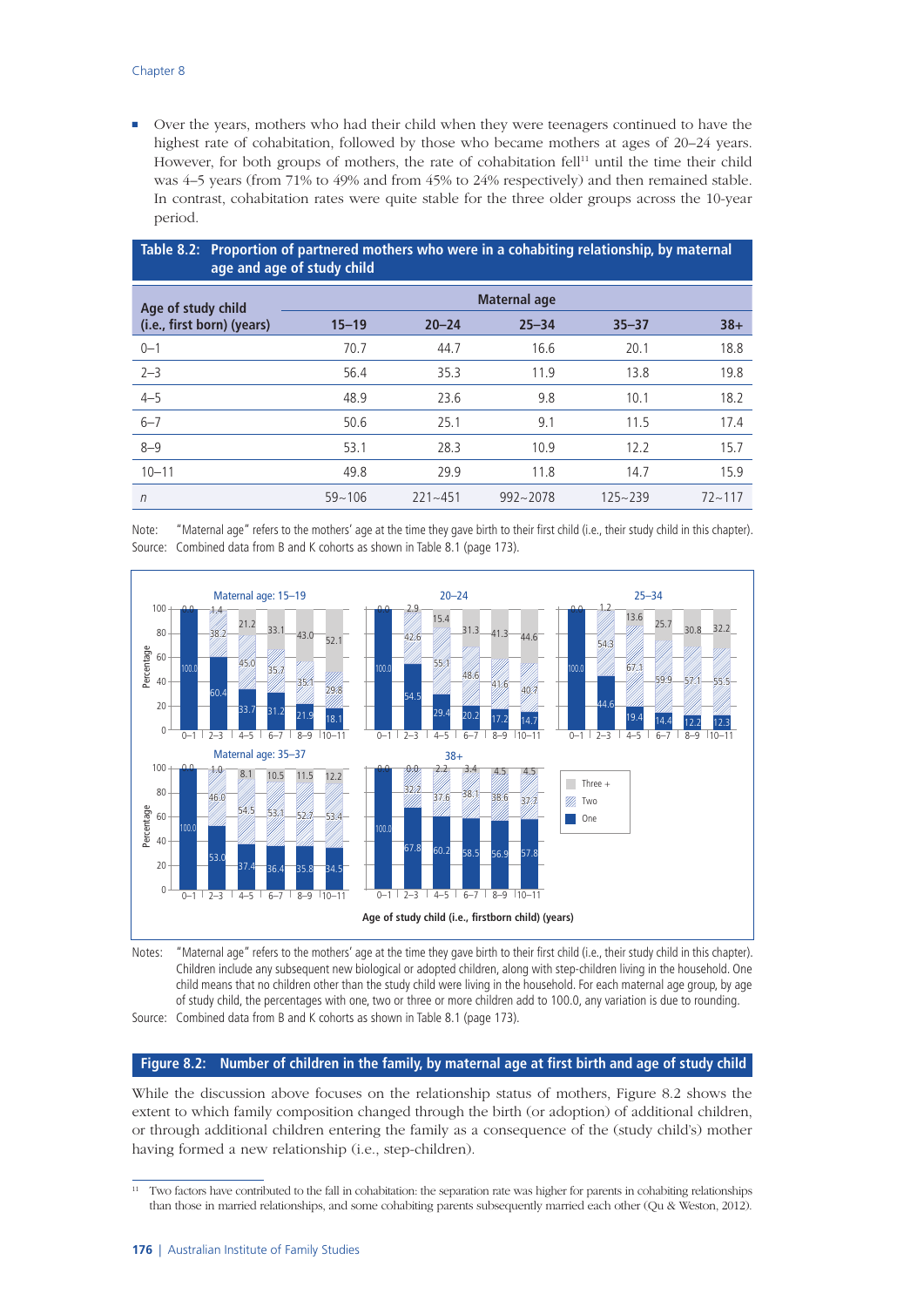- As would be expected, the number of additional children was clearly age-related. By the time their first child was 10–11 years, most mothers in all groups except the oldest group had at least one other child. This was the case for over 80% of mothers who had their first child when under 35 years old, around 65% of mothers who had their first child at 35–37 years, and around 40% in the oldest group.
- In addition, the younger their maternal age, the more likely they were to have had an additional two children (i.e., at least three children in total). Ten years after they had their first child, more than one-half of the youngest group (52%) and 45% of the second youngest group had at least two additional children, compared with only 5% of the oldest group and 12% of the second oldest group.
- Having two children was most common among those who had their first child when aged 25–34 years and 35–37 years (53–55%), and least common for those who became mothers as teenagers (30%).

It is worth noting that the younger their age at the birth of their first child, the more likely mothers were to subsequently have additional children who were half-siblings or step-siblings to the first child (results not shown). For example, by the time their first child was 10–11 years, 29% of mothers in the youngest group and 14% in the second youngest group either had children born of new relationships or step-children in the household, while this applied to under 4% of mothers in the older groups. This pattern reflects the complex family relationships that some mothers in the younger groups and their firstborn children (and the additional children) needed to navigate.<sup>12</sup>

# 8.4 Socio-economic characteristics

This section focuses on three commonly used domains of socio-economic status: educational attainment level, employment status, and financial wellbeing (self-reported prosperity and whether any financial hardship had been experienced in the previous 12 months).

### Education

Mothers' educational attainment was classified into three levels: having left school before Year 12 and not achieved a subsequent qualification (here referred to as having "left school early"); having completed Year 12 or achieved a certificate or diploma but no degree; and having achieved a degree or higher qualification. Table 8.3 ([page](#page-7-0) 178) shows the proportions of mothers in each maternal age group who had left school early and the proportions who had attained a degree or higher qualification (here called "lowest" and "highest" educational attainment levels respectively).

When their child was an infant:

- The majority of teenage mothers had left school early (two in three—a rate that was more than twice that of any other groups).
- A minority of those who had their child in their early 20s had left school early (around one in five), and an even smaller minority had achieved a degree by this stage (around one in ten). The remainder had achieved a non-degree post-school qualification, such as a certificate, or completed year 12 without a non-degree, post-school qualification.
- More than half of the oldest mothers had a degree, but a substantial minority (around one in five) had left school early.
- The overall profiles of mothers who had their child when aged  $25-34$  years and  $35-37$  years were the most similar.
- The three older groups of mothers were more than twice as likely as the two younger groups of mothers to have attained a degree or higher qualification.

By the time their child was 10–11 years, differences in the educational profiles of teenage mothers and other mothers *appeared* to have narrowed—especially in relation to the proportions with the lowest attainment level, but also in relation to achieving a degree. The results suggest that:

Half of the teenage mothers with the lowest educational attainment levels when their child was an infant had completed Year 12 and/or acquired a non-degree, post-school qualification, while

<sup>&</sup>lt;sup>12</sup> For further information on the complexity of LSAC households across the ten years, see Baxter (2016).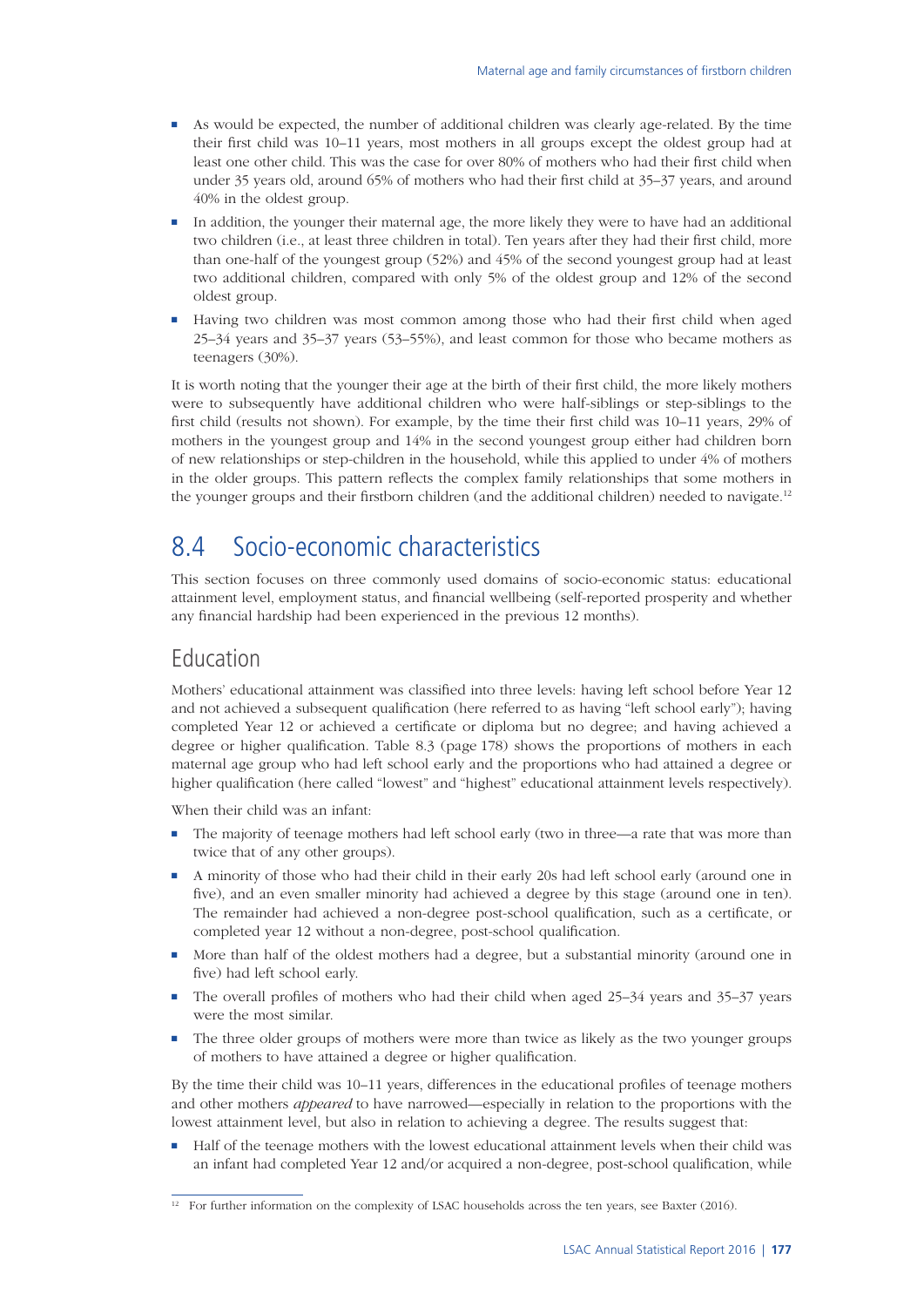10% of all mothers in this youngest age group had attained a degree or higher qualification. However, these mothers remained the most likely of all groups to have the lowest educational levels.

- Some of the mothers who had their (first) child in their early 20s had also attained a higher education level since having their first child, with the proportion with a degree or higher qualification increasing from 10% to 17%.
- On the other hand, the educational profiles of the three older groups changed little over the ten-year period.

However, the above results do not take into account the fact that attrition rates varied according to maternal age and educational attainment levels. Nor do they take into account the fact that the data for K-cohort mothers were not included until their child was 4–5 years old. As discussed above, some mothers withdrew from one survey wave but then returned, though the overall trend was for accumulating attrition across survey waves. Attrition was most common among teenage mothers, followed by those in their 20s, and was considerably less common among the three older groups. In addition, for each maternal age group, the mothers with the lowest educational attainment level were more likely than the other mothers to withdraw from the study.<sup>13</sup> Although the number of B-cohort mothers in the two youngest groups who participated in each wave were small (see Table 8.1, [page](#page-2-0) 173), it seems reasonable to suggest that, compared to their older counterparts, those with a very young maternal age would be more likely to complete secondary education and or further education after their first child was born.

#### <span id="page-7-0"></span>**Table 8.3: Proportions of mothers with the highest and lowest levels of educational attainment, by maternal age and age of study child**

|                                                 | <b>Maternal age</b> |             |           |             |            |  |
|-------------------------------------------------|---------------------|-------------|-----------|-------------|------------|--|
| Age of study child<br>(i.e., firstborn) (years) | $15 - 19$           | $20 - 24$   | $25 - 34$ | $35 - 37$   | $38+$      |  |
| Highest (i.e., degree or higher)                |                     |             |           |             |            |  |
| $0 - 1$                                         | 0.0                 | 10.1        | 43.0      | 45.7        | 52.8       |  |
| $2 - 3$                                         | 0.6                 | 10.6        | 41.6      | 45.0        | 48.9       |  |
| $4 - 5$                                         | 1.2                 | 12.4        | 39.4      | 41.5        | 41.8       |  |
| $6 - 7$                                         | 4.6                 | 12.4        | 39.8      | 41.1        | 43.4       |  |
| $8 - 9$                                         | 8.3                 | 15.3        | 41.2      | 41.5        | 43.3       |  |
| $10 - 11$                                       | 9.9                 | 17.0        | 40.9      | 41.1        | 43.4       |  |
| Lowest (i.e., Year 11 or lower)                 |                     |             |           |             |            |  |
| $0 - 1$                                         | 67.7                | 21.0        | 10.0      | 9.7         | 21.5       |  |
| $2 - 3$                                         | 57.3                | 18.4        | 10.0      | 7.3         | 22.0       |  |
| $4 - 5$                                         | 47.3                | 18.4        | 13.6      | 14.0        | 23.0       |  |
| $6 - 7$                                         | 42.1                | 16.8        | 12.0      | 12.8        | 22.0       |  |
| $8 - 9$                                         | 38.8                | 14.0        | 10.6      | 12.5        | 23.5       |  |
| $10 - 11$                                       | 33.0                | 13.7        | 10.2      | 8.2         | 22.4       |  |
| $\eta$                                          | $103 - 198$         | $281 - 590$ | 1058~2255 | $137 - 267$ | $83 - 142$ |  |

Notes: "Maternal age" refers to the mothers' age at the time they gave birth to their first child (i.e., their study child in this chapter). Three levels of educational attainment were derived. One group—those who had completed Year 12 and/or acquired a non-degree post-school qualification—are not represented in this figure. The figure is based on the unbalanced panel. The decrease in proportions with a degree or higher qualification over time is a result of sample attrition as well as the combination of cohorts.

Source: Combined data from B and K cohorts as shown in Table 8.1 [\(page](#page-2-0) 173).

<sup>&</sup>lt;sup>13</sup> A relatively high rate of attrition among people with low educational attainment is commonly observed in longitudinal studies, although the effect is not necessarily large (Schoeni & Wiemers, 2015; Reimondos & Trevenar, 2013; Watson & Wooden, 2009).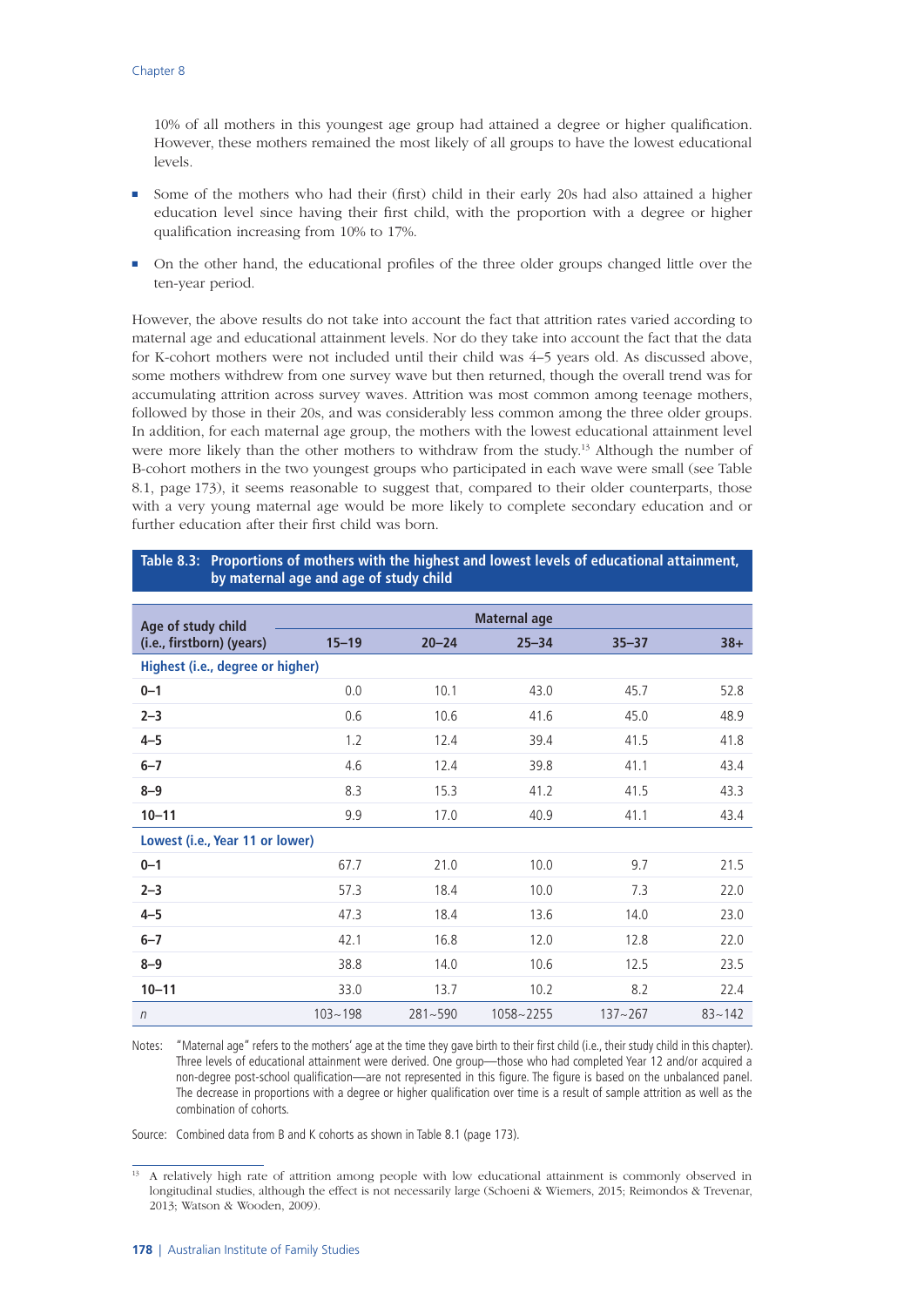## Employment

The movement of mothers into the labour force represents one of the most dramatic changes in family life over the last several decades (Baxter, 2013a). In addition to personal characteristics such as educational attainment and career history, family characteristics play a major role in determining the mothers' employment decisions (or aspirations), including hours of work. Of these family characteristics, the age of the youngest child is perhaps the most significant factor for mothers, in general, with family type (couple parents or single parents living with children) also being important (Baxter, 2013b, 2013c). Employed mothers may reduce their paid work hours or leave paid work altogether should they have another child. Figure 8.3 ([page](#page-8-0) 179) depicts the proportion of mothers in each maternal age group who were employed full-time or part-time and the total proportion in paid work over the ten-year period.



Note: "Maternal age" refers to the mothers' age at the time they gave birth to their first child (i.e., their study child in this chapter). The percentage of mothers who were not employed is not shown. For each maternal age group, by age of study child, the percentages working part-time, full-time or not employed add to 100.0, any variation is due to rounding.

Source: Combined data from B and K cohorts as shown in Table 8.1 ([page](#page-2-0) 173).

#### <span id="page-8-0"></span>**Figure 8.3: Proportions of mothers who were employed, by maternal age and age of study child**

Regarding the overall employment rates (full-time or part-time employment), the following patterns emerged:

- The employment rates of mothers in all age groups increased overall across the ten-year period, though some "dips" in employment rates occurred during this period, most likely reflecting the birth of an additional child.14
- Not surprisingly, the greatest increase in employment rates occurred for the groups with the lowest employment rates when their child was an infant. These were the two youngest groups, especially the teenagers.
	- Only 10% of the teenagers were employed when their child was an infant. Ten years later, the employment rate for these mothers was more than five times higher, representing just over half of these mothers.
	- The employment rate of mothers who were in their early 20s when their child was an infant increased from 39% to 63% over the ten-year period—that is, from around two in five of these mothers to around three in five.
- The employment rates of the other three groups were more similar across time (especially for those who had their child when aged 25–34 years and 35–37 years).

The merging of the B and K cohorts at age 4–5 may also account for some of the dip in the older age groups at a point where one might expect it to rise.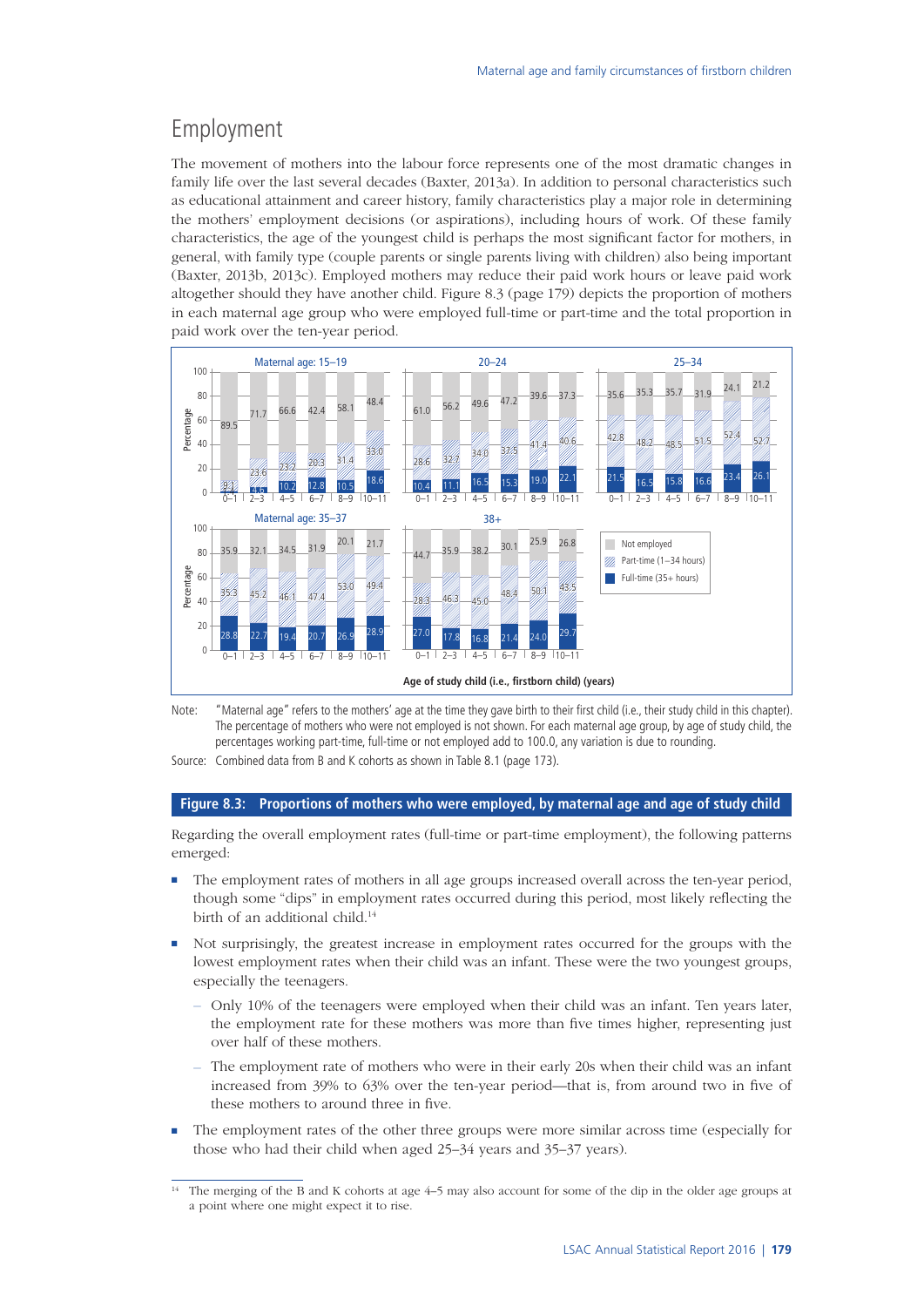- Of these three older groups, those who had their child when 38 years or older had the lowest employment rate when their child was born (55% vs 64%), with the gap having narrowed slightly 10 years later (73% vs 78–79%).
- Although the levels of increase in employment rates were greater for the two youngest groups (especially those who had their child when a teenager) than the older groups, the youngest group of mothers continued to have the lowest rates, followed by the second youngest group, across the ten-year period. To some extent, this would be related to their relatively lower levels of educational attainment and their having a larger number of children, on average, compared to mothers who had their first child when older.

The following trends emerged in relation to the proportions of mothers working full-time and part-time:

- With the exception of those in the oldest maternal age group, mothers were considerably more likely to work part-time than full-time across the different periods. When their child was an infant, those in the oldest maternal age group had virtually the same proportions working full-time and part-time (27–28%).
- The proportion of mothers in the two oldest groups who were working full-time fell from the time their child was an infant to age 2–3 years (from 27% to 18% for the oldest group and from 29% to 23% for the second oldest group). A small fall in the proportion working full-time was also apparent for mothers who had their first child at the normative age of 25–34 years (from 22% to 17%).
- Across the ten-year period, the greatest increase in the proportion of mothers working full-time was apparent for the youngest group (from 1% to 19%), followed by the second youngest group (from 10% to 22%).
- The increase in part-time employment rates (which was apparent for all groups) was also greatest for the teenage mothers (from 9% when their child was an infant to 33% when their child was 10–11 years old). Nevertheless, these mothers had the lowest rates of full-time and of part-time work across virtually all years.15

## Financial circumstances

Regardless of their general longer-term direction, a family's financial circumstances can ebb and flow considerably, according to changes in income, non-cash benefits, costs, discretionary spending decisions and so on. These can be affected by many factors, including parental separation or re-partnering, the birth of new children, changes in labour-force circumstances of either parent in the household, changes in care responsibilities (including for children with additional needs, the elderly or other family members), housing tenure and residential relocation. A primary responsibility of families is to meet family members' basic needs for food, housing, clothing, health care and education. Financial circumstances are therefore clearly important to family functioning and the wellbeing of family members. Substantial government support is provided but families that rely solely or mainly on government support may well struggle to make ends meet. As noted above, many couples decide to postpone childbearing until they achieve what they see as a secure financial base. In addition, despite the adage that "money doesn't buy happiness", there is ample evidence that financial difficulties tend to generate a great deal of distress.16 Financial circumstances can be measured objectively and subjectively. This section focuses on two measures: mothers' assessment of financial circumstances (i.e., a subjective measure) and their experience of financial hardships (measured objectively).

#### Mothers' assessments of financial circumstances

The subjective measure was based on mothers' responses to the question: "Given your current needs and financial responsibilities, how would you say you and your family are getting on?" Six

<sup>&</sup>lt;sup>15</sup> When their child was 6–7 years old, the full-time employment rate of teenage mothers was very similar to that of mothers who had their first child when in their early 20s (13% and 15% respectively). In all other periods investigated, the full-time rates of teenage mothers were considerably lower than those of all other groups.

<sup>&</sup>lt;sup>16</sup> Indeed, some research provides support for the notion that financial difficulties tend to increase parents' distress and thereby impair their parenting behaviour, increasing the risk of child maladjustment (see McConnell, Breitkreuz, & Savage, 2011). However, other factors may well be at play. For instance, mental health problems and certain addictions (e.g., addictions to alcohol or other drugs) tend to increase financial difficulties and impair parenting behaviour (see Crossley & Buckner, 2012; Meltzer, Bebbington, Brugha, Farrell, & Jenkins, 2012).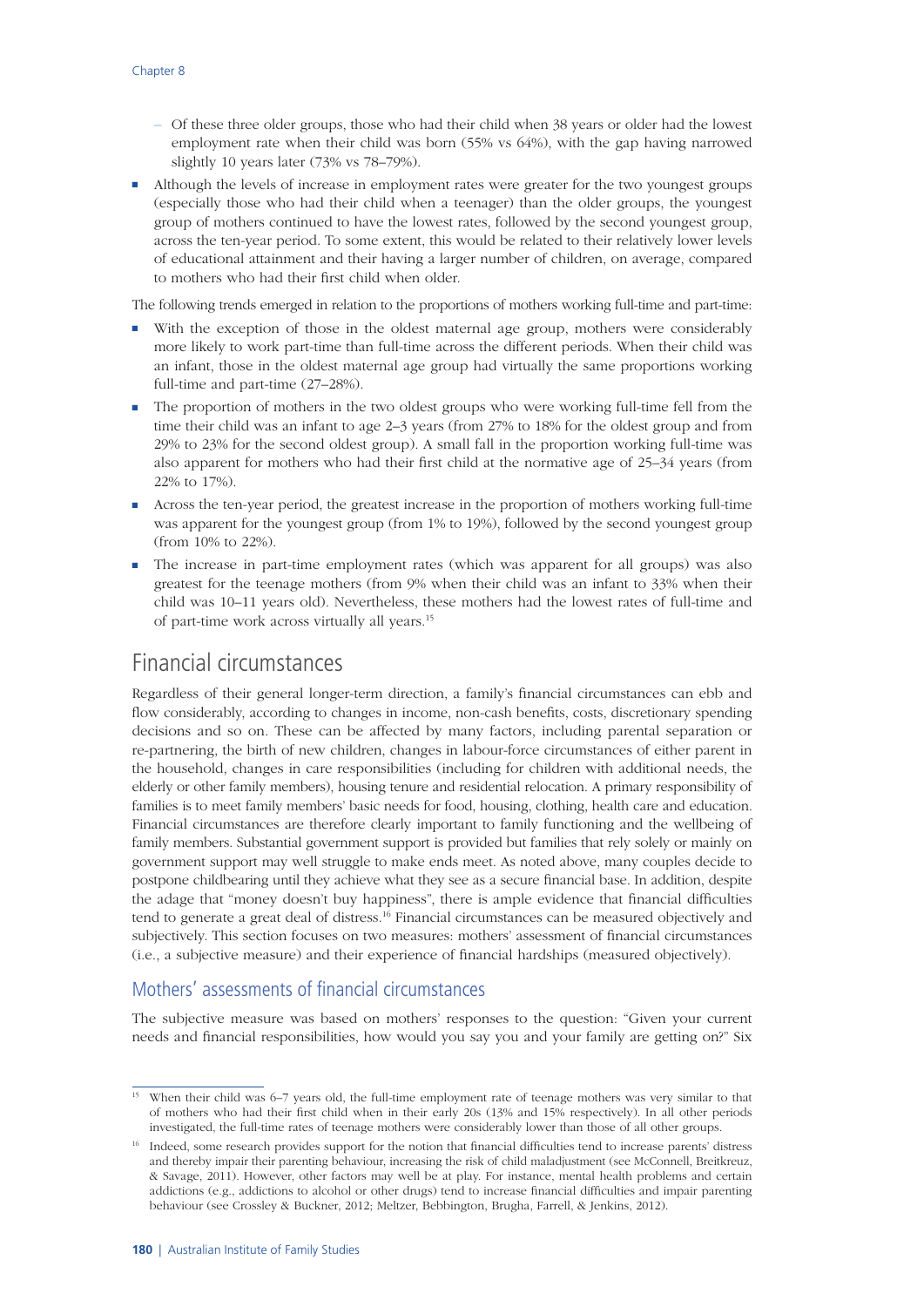response options were provided: three suggested generally favourable circumstances ("prosperous", "very comfortable" and "reasonably comfortable") and the other three suggested some level of struggle ("just getting along", "poor" and "very poor"). Taken as a single group, the mothers focused on in this chapter most commonly indicated that they were reasonably comfortable across all survey waves (47–51% of all these mothers, regardless of their maternal age). "Just getting along" was the second most common response, applying to 22–31%. In each survey wave, the mothers were more likely to indicate that they and their family were in a "prosperous" or "very comfortable" position (18–26%), than to describe their financial circumstances as "poor" or "very poor" (2–3%).

To simplify the comparisons of maternal age groups, we created three categories, classifying the responses as suggesting they were "well-off" (prosperous or very comfortable), "comfortable" (reasonably comfortable) or "struggling" (just getting along, poor or very poor). Figure 8.4 depicts the percentages of mothers providing these assessments according to their maternal age and their child's age.

When their child was an infant:

- Overall, similar proportions in each maternal age group considered themselves to be well-off (15–20%).
- The proportions of mothers describing their circumstances as reasonably comfortable varied by maternal age, ranging from 37% (the youngest mothers) to 50% (those with a maternal age of 25–34 years).
- The youngest and the oldest groups were the most likely of all groups to indicate that they were struggling at this stage in their child's life (43–45% vs 33% of all other three groups).

When their child was aged 10–11 years:

- By this stage, all groups most commonly indicated that they were reasonably comfortable, with those with a maternal age of 35–37 years being the least likely to state this (39% vs 50–54%).
- Overall 22–31% indicated that they were struggling, with mothers with a maternal age of 25–34 years being the least likely to state this, followed by the oldest group (25%). Much the same proportions of mothers in the other three groups indicated that they were struggling (29–31%).
- During this period, the greatest diversity between groups emerged in the proportions indicating that they were well-off: such assessments ranged from 15% (for those who had their child in their early 20s) to 31% (for those who became mothers when of 35–37 years old).



Notes: "Maternal age" refers to the mothers' age at the time they gave birth to their first child (i.e., their study child in this chapter). For each maternal age, by age of study child, the percentages of mothers describing their circumstances in the ways represented in this figure sum to 100, any variation is due to rounding.

Source: Combined data from B and K cohorts as shown in Table 8.1 ([page](#page-2-0) 173).

**Figure 8.4: Proportions of mothers who provided different assessments of their financial circumstances, by maternal age and age of study child**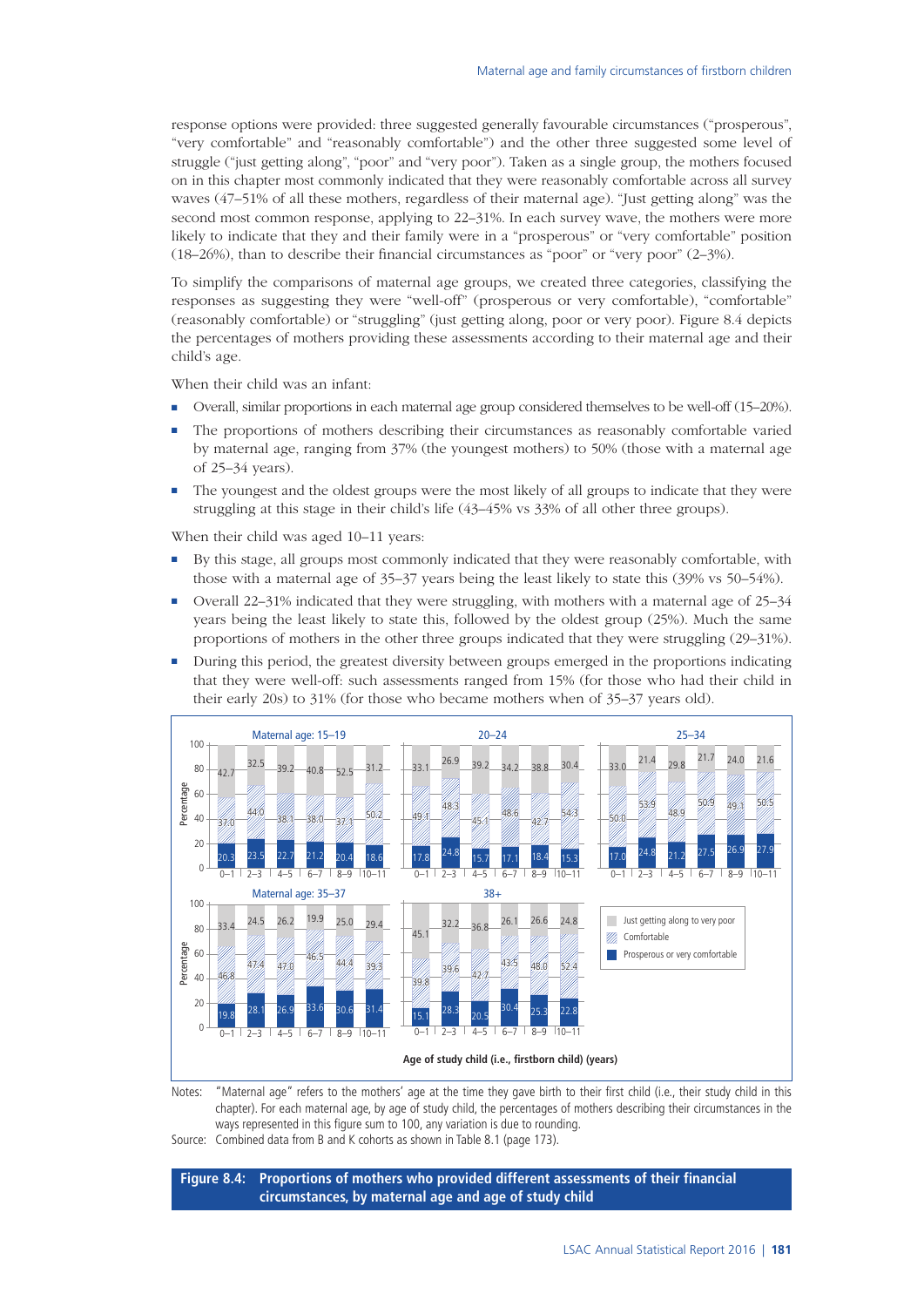## Financial hardship

To assess financial hardship (the more objective of the two measures), parents were asked whether they had experienced the following circumstances over the previous 12 months because they were short of money: they could not pay gas, electricity or telephone bills on time; they could not pay mortgage or rent payments on time; any members of the household went without meals; they were unable to heat or cool their home; they pawned or sold something because they needed the cash; or they sought assistance from a welfare or community organisation.17 Figure 8.5 shows the proportions of mothers who reported having experienced one or at least two such hardships in the previous 12 months.



Notes: "Maternal age" refers to the mothers' age at the time they gave birth to their first child (i.e., their study child in this chapter). Mothers reporting no hardship are not represented in this figure. For each maternal age, by age of study child, the percentages of mothers describing their circumstances in the ways represented in this figure sum to 100, any variation is due to rounding.

Source: Combined data from B and K cohorts as shown in Table 8.1 [\(page](#page-2-0) 173).

#### **Figure 8.5: Proportions of mothers who reported experiencing a single or multiple forms of financial hardship, by maternal age and age of study child**

Across all six time-points covering ten years, the two youngest groups were more likely than the older groups to report having experienced at least one form of hardship in the previous 12 months.

When the child was an infant, the patterns of results for the two youngest groups were similar. However, when their child was older, patterns for the youngest groups varied somewhat, whereas the patterns for the three older groups remained fairly similar across the later time points.

- When their child was an infant, women who became mothers as teenagers or in their early 20s were considerably more likely than those in the other three groups to indicate the experience of some form of hardship in the previous 12 months (42–43% vs 18–22%).
- Differences between the three older groups were relatively small.
- Although trends for each group tended to vary somewhat across time, such variation was greatest for the second youngest group. These mothers were most likely to report some form of hardship when their child was an infant (43%) and least likely to do so when their child was 2–3 years old and 10–11 years old (25–28%).

<sup>17</sup> This is a rough indicator of hardship experiences, given that any of the events may have been one-off or repetitive; people who are short of cash may adopt other strategies not listed; for example, borrowing money from family or friends to make ends meet or taking on additional work, perhaps involving cash payments. Furthermore, some experiences/strategies, such as going without meals, would appear to suggest considerable financial hardship, while the level of hardship reflected in an inability to heat or cool the home would vary according to whether the respondent resided in a region with extreme, moderate or very mild temperatures. On the whole, however, any results based on this measure probably provide conservative estimates of hardship, given the limited number of experiences/strategies assessed.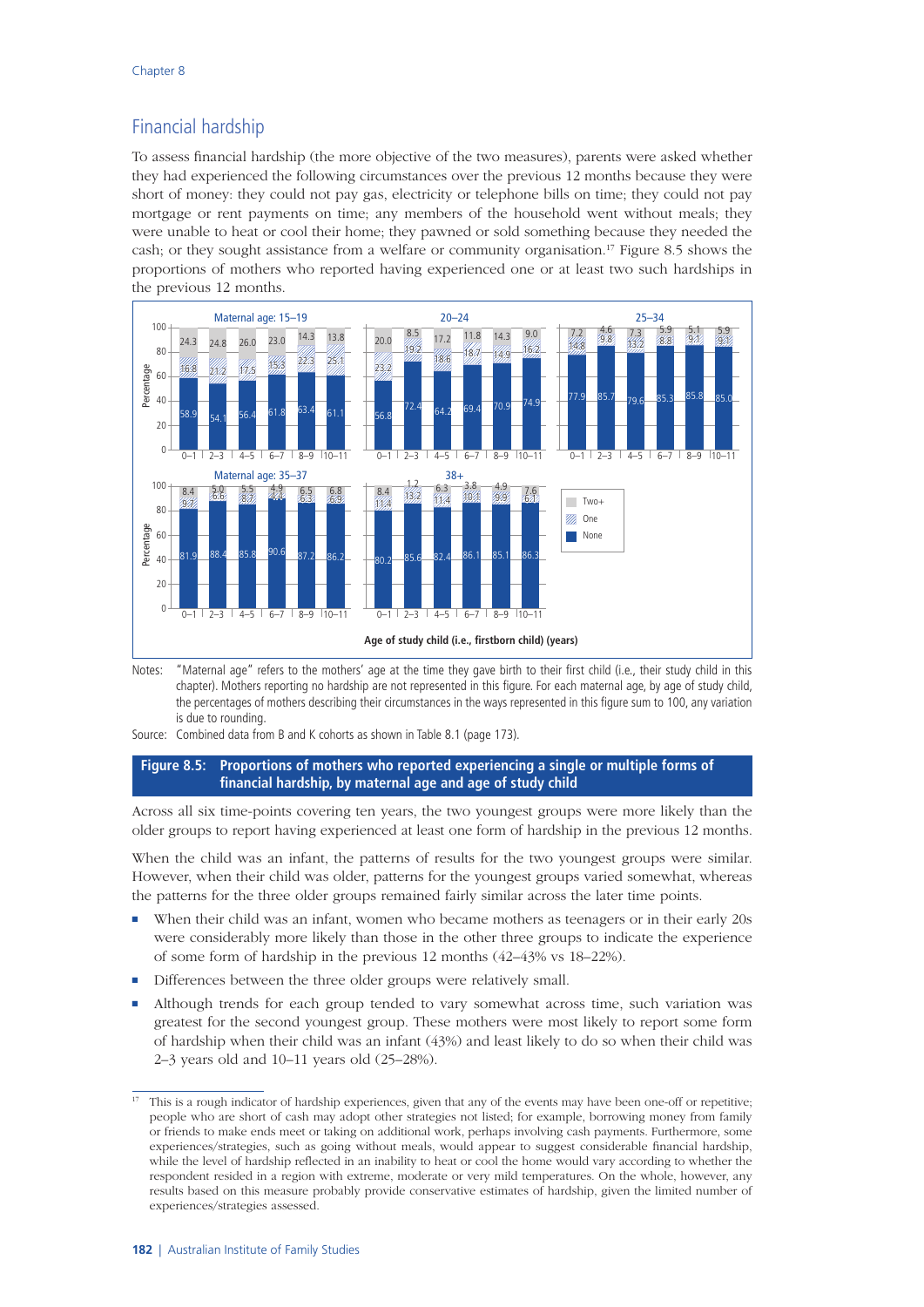- Across the survey waves, the two youngest groups were also more likely than the older three groups to report at least two different types of hardship experienced in the previous 12 months.
- The youngest group was more likely to report multiple hardship experiences than a single form in the first four survey waves (from when their child was an infant to age 6–7 years). Thereafter, reports of a single form of hardship experience predominated.
- Teenage mothers were the only group who were more prone to report multiple hardships than a single hardship in some periods. Mothers in all other groups were more prone to report a single rather than multiple hardship experiences for some years, and equally prone to report single and multiple hardship experiences for other years.

# 8.5 Parenting practices

Various studies have suggested that, other things being equal, children tend to do well developmentally where the parenting they receive is generally characterised by high levels of warmth, consistency, inductive reasoning and self-efficacy and low levels of irritability, hostility and over-protectiveness (see Lucas, Nicholson, & Maguire, 2011; Zubrick, Lucas, Westrupp, & Nicholson, 2014). In each of the LSAC waves, parents have been asked a series of questions to gauge the extent to which they adopted these approaches in relation to their study child. In this section, we focus on four of these self-reported behaviours of mothers towards their first child: warmth, inductive reasoning, parenting consistency, hostile/angry parenting (here referred to as parenting harshness).

The *parental warmth scale* was based on parents' responses to six questions about how often they: a) express affection by hugging, kissing and holding this child; b) hug or hold this child for no particular reason; c) tell this child how happy he/she makes you; d) have warm, close times together with this child; e) listening to the child (omit this part if child was 0–1 years) and doing things with him/her; f) feel close to the child both when he/she is happy and when he/she is upset.

The *inductive reasoning scale* was constructed from parents' responses to three items about how often they: a) explain to this child why he/she is being corrected; b) talk it over and reason with the child when he/she misbehaves; c) give the child reasons why rules should be obeyed.

The *parenting consistency* scale was based on five questions: a) When you give this child an instruction or request to do something, how often do you make sure that he/she does it? b) If you tell this child he/she will get punished if he/she doesn't stop doing something, but he/she keeps doing it, how often will you punish him/her? c) How often does this child get away with things that you feel should have been punished? d) How often is this child able to get out of a punishment when he/she really sets his/her mind to it? e) When you discipline this child, how often does he/ she ignore the punishment?

The scores derived for parental warmth, inductive reasoning and consistency range from 1 to 5, with higher scores indicating positive parenting practices (i.e., a greater tendency to express warmth, use inductive reasoning and apply consistency).<sup>18</sup> The precise nature of these measures differs somewhat according to the child's age. Not surprisingly, inductive reasoning was not measured for B-cohort children in Wave 1 (when the child was aged 0–1 year). In addition, the measurement of parenting consistency commenced in Wave 3 for B-cohort children (when the children were 4–5 years old).

The *parenting harshness scale* here refers to a measure called "hostile parenting" for Waves 1 and 2 for the B cohort and called "angry parenting" for the remaining waves for the B cohort and all waves for the K cohort.

The hostile parenting scale was based on parents' responses to the following the five statements that described their feelings in the previous four weeks: a) I have been angry with this child; b) raised voice with or shouted at this child; c) the child gets on my nerves when crying; d) lost my temper with this child; e) left this child alone in his/her bedroom when the child was particularly irritable or upset. The response options were from 1 (not at all) to 10 (all the time). The scores, the mean of the responses, ranged from 1 to 10, with higher scores meaning that the parent was more frequently hostile towards the child.

Response options for these questions ranged from 1 never/almost never to 5 always/almost. The scores for these scales are the mean of the responses to these items. For the maternal consistency scale, responses to the third, fourth and fifth items were first reversed so that higher scores indicate greater consistency.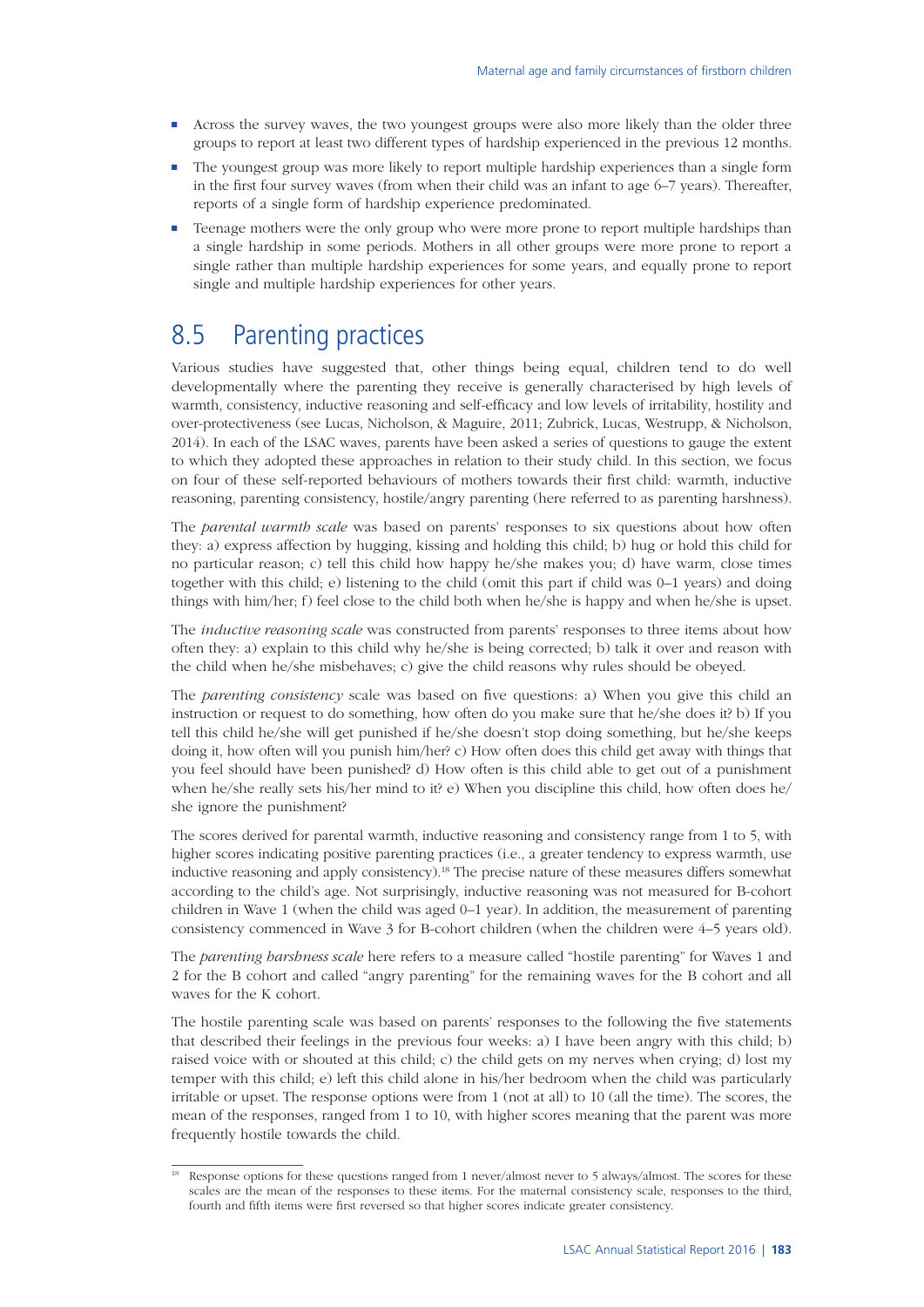The angry parenting scale was based on four questions: a) Of all the times you talk to this child about his/her behaviour, how often is this praise?; b) Of all the times you talk to this child about his/her behaviour, how often is this disapproval?; c) How often are you angry when you punish this child?; d) How often do you feel you are having problems managing this child in general? The response options were from 1 (never/almost never) to 5 (always/almost always). The scores of this scale were the mean of responses to the questions, after the responses to the first item were revised. Higher scores indicate more frequent anger towards the child.

In this chapter, we focus on the proportions of mothers who indicated that they adopted relatively high levels of each parenting practice measured. Relatively high levels of warmth, inductive reasoning and consistency were defined as scores of 4–5 on the relevant 5-point scales. Compared with these behaviours, mothers were considerably less inclined to indicate that they adopted harsh parenting. Indeed, only a small proportion of mothers had scores at the mid-point and above of the harshness scales.19 For this reason, we used a lower threshold (the mid-point of the scale) in classifying "relatively harsh parenting". That is, relatively harsh parenting was defined as scores of 5.5–10 on the 10-point scale (used for B-cohort mothers in the first two waves) and as scores of 3.5–5 on the 5-point scale (used for B-cohort mothers in subsequent waves and for K-cohort mothers in all waves).<sup>20</sup> The results are shown in Table 8.4 [\(page](#page-14-0) 185).

## Parental warmth

- Regardless of the age the mothers had their child and the survey wave, most reported a great deal of warmth towards their child (65–98%). This pattern persisted over the ten-year period.
- When their child was an infant, the proportion of mothers who reported a high level of warmth toward their child was similar across the maternal age groups (92–96%).
- The proportions of mothers in all age groups who reported high warmth fell over the ten-year period (from 92–96% when their child was an infant to 64–78% by the time the child was 10–11 years old).
	- This fall was more marked for the teenage mothers (falling by 33 percentage points, compared with 17–20 percentage points for other groups of mothers).
- By the time their child was 10–11 years old, only 64% of teenage mothers reported high parental warmth compared with 73–78% of mothers in other age groups. While women who became mothers in their early 20s were more similar to teenage mothers than older mothers in terms of various sociodemographic characteristics (Weston et al., 2006), they were more similar to the older maternal groups than the teenage mothers in terms of their tendency to report high warmth towards their child.

## Inductive reasoning

- Across all time points examined (from when their child was a toddler (2–3 years) to 10–11 years, most mothers reported adopting a high level of inductive reasoning to help their child learn rules and to correct their behaviours (67–90%).
- When their child was a toddler, mothers who had their child when a teenager were the least likely of all the maternal groups to report a high level of inductive reasoning (67% vs 81–90%).
- With the exception of teenage mothers, a greater proportion of mothers reported high inductive reasoning when their child was aged 2–3 years than when their child was either 8–9 years or 10–11 years.
	- The mothers who gave birth to their firstborn when in their teens provided the most variable picture. The proportion reporting high inductive reasoning increased and then declined, peaking when their child was 6–7 years (85%).
	- While the proportions of mothers reporting high inductive reasoning fell for the four older maternal groups, this difference was the largest for the two oldest age groups (representing a 14 percentage point difference over the eight years), $^{21}$  and lowest for those who become mothers in their early 20s (falling by 5 percentage points).

<sup>&</sup>lt;sup>19</sup> Only 2–16% of all mothers across the six waves of B and K cohorts had scores ranging from the mid-point to the highest point of the two variants of the harshness scales (i.e., "hostile parenting": scores of 5.5–10 on a scale of 1–10; or "angry parenting": scores 3–5 on a scale of 1–5).

<sup>&</sup>lt;sup>20</sup> We also compared the mean scores on each parenting practice scale across maternal age groups (results not shown here). The overall pattern of results were consistent with those outlined in this chapter, even though the differences in mean scores across maternal age groups seemed small.

 $21$  This fall refers to the difference in percentages between the times when the child was  $2-3$  years old and  $10-11$  years old. Of the women who had their child when aged 35–37 years, much the same the proportions reported relatively high use of inductive reasoning when the child was 8–9 and 10–11 years old (around 75% and 76% respectively).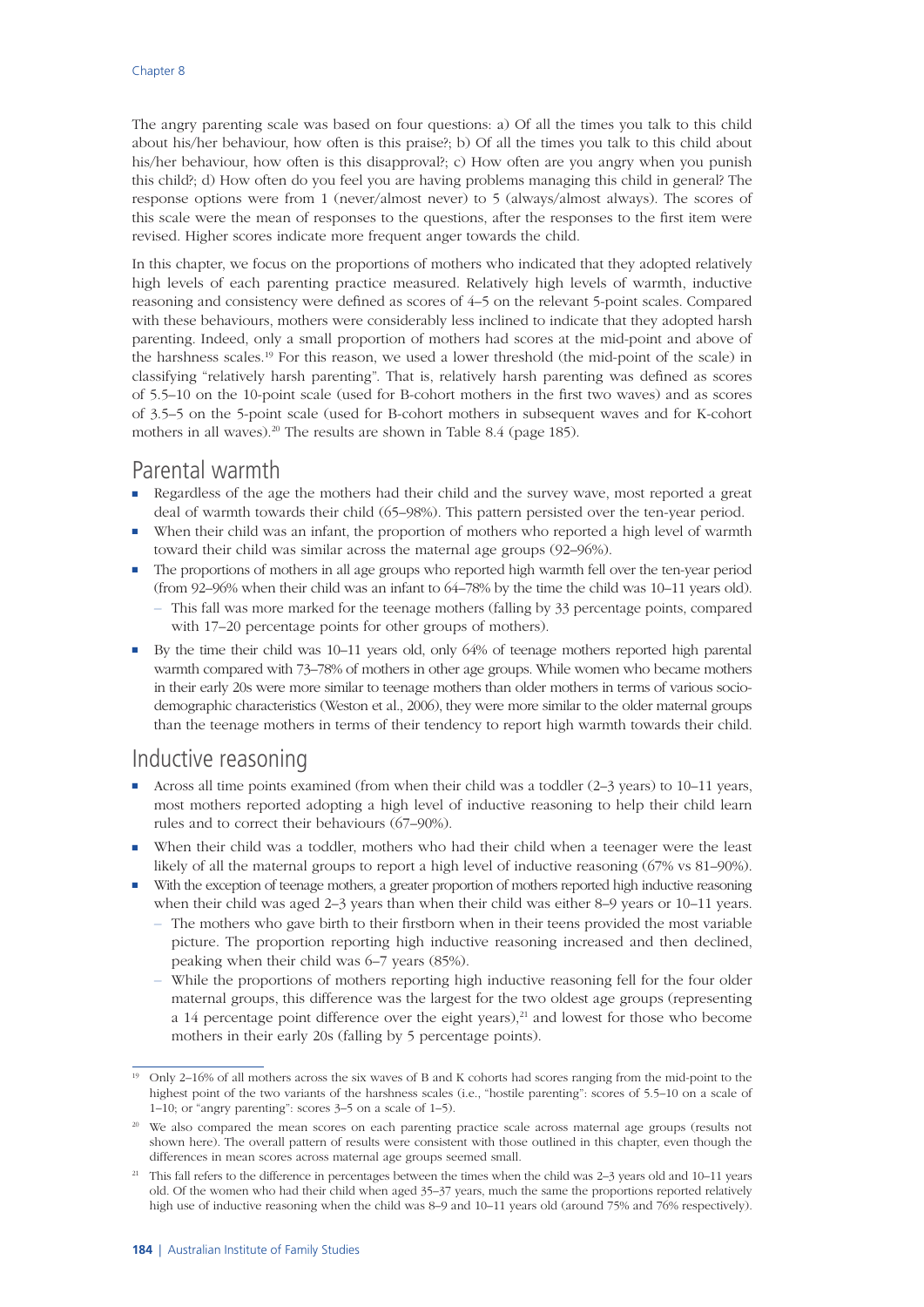<span id="page-14-0"></span>

| Table 8.4: Parenting practices, by maternal age and age of study child |                          |                          |                          |                          |             |  |  |
|------------------------------------------------------------------------|--------------------------|--------------------------|--------------------------|--------------------------|-------------|--|--|
|                                                                        |                          |                          | <b>Maternal age</b>      |                          |             |  |  |
| Age of study child<br>(i.e., firstborn) (years)                        | $15 - 19$                | $20 - 24$                | $25 - 34$                | $35 - 37$                | $38+$       |  |  |
| Parental warmth: high warmth (%)                                       |                          |                          |                          |                          |             |  |  |
| $0 - 1$                                                                | 96.8                     | 91.7                     | 94.4                     | 95.9                     | 92.4        |  |  |
| $2 - 3$                                                                | 90.8                     | 96.5                     | 95.9                     | 98.5                     | 96.1        |  |  |
| $4 - 5$                                                                | 90.9                     | 91.3                     | 88.8                     | 90.7                     | 87.3        |  |  |
| $6 - 7$                                                                | 87.0                     | 88.5                     | 87.8                     | 90.3                     | 89.1        |  |  |
| $8 - 9$                                                                | 75.5                     | 80.3                     | 80.9                     | 91.0                     | 83.1        |  |  |
| $10 - 11$                                                              | 64.1                     | 74.2                     | 77.1                     | 78.4                     | 72.9        |  |  |
| $\eta$                                                                 | $94 - 179$               | $269 - 542$              | $1043 - 2146$            | $135 - 258$              | $82 - 136$  |  |  |
| Inductive reasoning: high level of reasoning (%)                       |                          |                          |                          |                          |             |  |  |
| $0 - 1$                                                                |                          | $\overline{\phantom{0}}$ | $\qquad \qquad -$        |                          |             |  |  |
| $2 - 3$                                                                | 66.7                     | 81.0                     | 85.8                     | 89.9                     | 82.7        |  |  |
| $4 - 5$                                                                | 73.2                     | 79.4                     | 82.2                     | 86.1                     | 77.2        |  |  |
| $6 - 7$                                                                | 84.8                     | 80.5                     | 83.9                     | 83.2                     | 77.8        |  |  |
| $8 - 9$                                                                | 75.3                     | 76.7                     | 79.1                     | 74.5                     | 76.8        |  |  |
| $10 - 11$                                                              | 79.2                     | 76.3                     | 76.1                     | 75.9                     | 69.1        |  |  |
| $\eta$                                                                 | $68 - 162$               | $210 - 510$              | $922 - 2111$             | $123 - 249$              | $75 - 136$  |  |  |
| Parenting consistency: high level of consistency (%)                   |                          |                          |                          |                          |             |  |  |
| $0 - 1$                                                                |                          |                          |                          |                          |             |  |  |
| $2 - 3$                                                                | $\overline{\phantom{0}}$ | $-$                      | $\overline{\phantom{0}}$ | $\overline{\phantom{0}}$ |             |  |  |
| $4 - 5$                                                                | 50.8                     | 57.3                     | 72.6                     | 68.5                     | 67.1        |  |  |
| $6 - 7$                                                                | 52.3                     | 66.0                     | 77.6                     | 69.3                     | 64.0        |  |  |
| $8 - 9$                                                                | 60.0                     | 64.4                     | 75.0                     | 72.3                     | 62.3        |  |  |
| $10 - 11$                                                              | 65.6                     | 68.4                     | 75.1                     | 69.2                     | 56.3        |  |  |
| $\eta$                                                                 | $128 - 179$              | 429~541                  | 1999~2144                | $234 - 258$              | $128 - 136$ |  |  |
| Parenting harshness: relatively harsh (%)                              |                          |                          |                          |                          |             |  |  |
| $0 - 1$                                                                | 2.9                      | 2.3                      | 0.9                      | 0.6                      | 1.4         |  |  |
| $2 - 3$                                                                | 8.9                      | 6.7                      | 7.4                      | 1.8                      | 5.9         |  |  |
| $4 - 5$                                                                | 24.2                     | 16.3                     | 13.9                     | 9.5                      | 11.9        |  |  |
| $6 - 7$                                                                | 16.9                     | 12.8                     | 12.5                     | 11.2                     | 12.2        |  |  |
| $8 - 9$                                                                | 21.4                     | 15.0                     | 15.4                     | 11.1                     | 12.0        |  |  |
| $10 - 11$                                                              | 19.5                     | 16.4                     | 17.9                     | 12.5                     | 21.2        |  |  |
| $\boldsymbol{n}$                                                       | $44 - 179$               | $181 - 542$              | 895~2144                 | $121 - 258$              | $72 - 136$  |  |  |

Notes: "Maternal age" refers to the mothers' age at the time they gave birth to their first child (i.e., their study child). a) Scores on the parental warmth, inductive reasoning and consistency scales range from 1 to 5, with higher scores indicating more positive parenting practices in these areas (i.e., greater parental warmth and greater use of reasoning and consistency). In the present analysis, scores of 4–5 were taken as indicating high use of these behaviours. The three items comprising the inductive reasoning scale were not identical in all waves. b) The measure of parenting harshness for the B-cohort for Waves 1 and 2 (when the study children were under 4 years old) differed from the measure used when they were 4–5 years and older, with the nature of items and length of rating scale varying. A 10-point rating scale was used when the children were under 4 years old and a 5-point scale was used thereafter. From age 4 years and over, the same measure was used for two cohorts. Scores ranging from the mid-point and above were classified as reflecting relatively high parenting harshness (i.e., scores of 5.5–10 on the 10-point scale and of 3–5 on the 5-point scale).

Source: Combined data from B and K cohorts as shown in Table 8.1 ([page](#page-2-0) 173).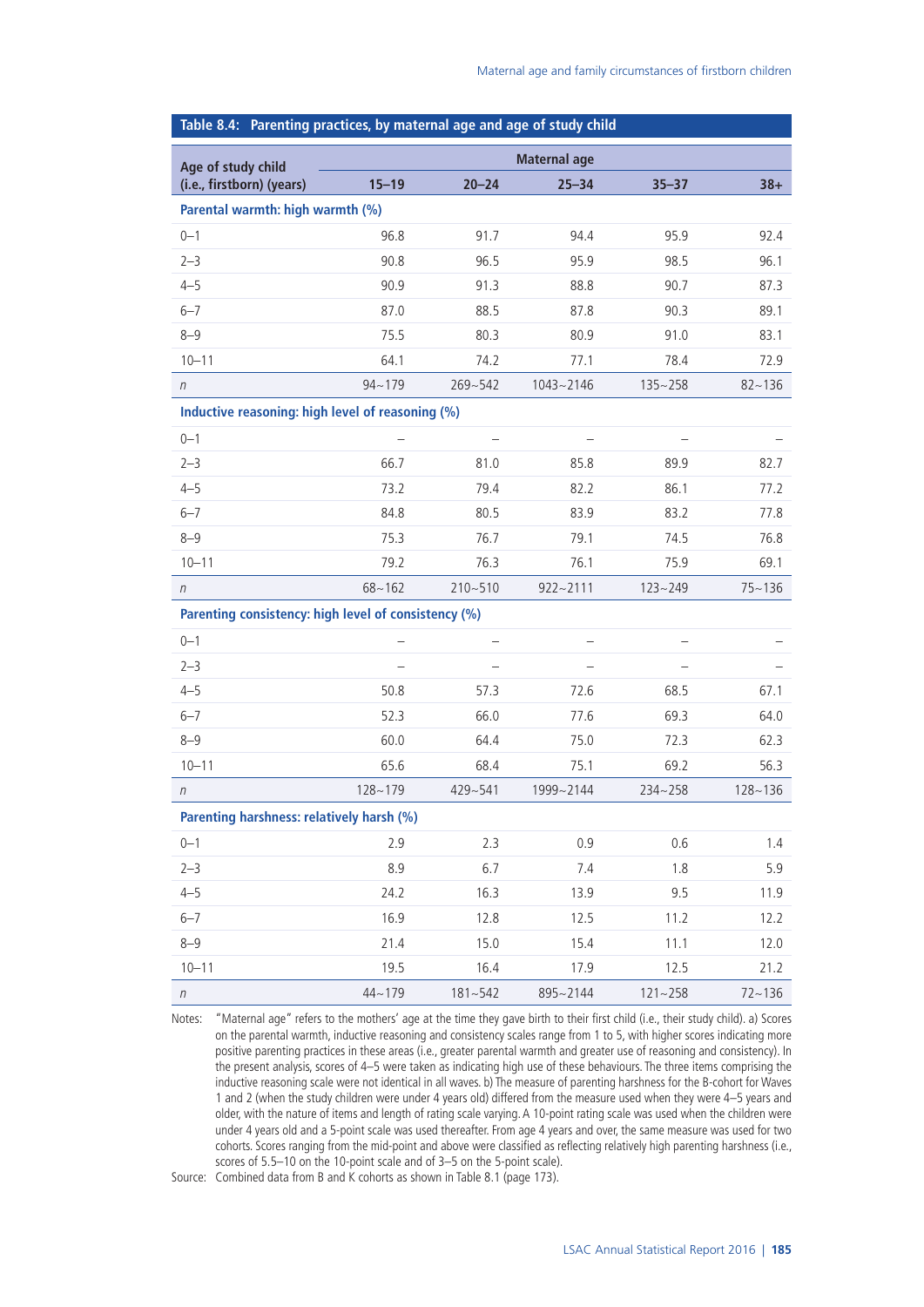## Parenting consistency

- At least one-half of the mothers reported a high level of parenting consistency across the four time points examined—that is, when their child was 4–5 years old to 10–11 years old (51–78%).
- When their child was 4–5 years, the youngest group of mothers were the least likely of all the groups to report a high level of parenting consistency (51%), followed by the second youngest group (57%). The proportions in the three older groups reporting a high level of consistency were fairly similar (67–73%).
- Over the six-year period examined, the patterns of reports varied across the maternal age groups.
	- For the two youngest groups (especially those who had their child as a teenager), highly consistent parenting appeared to become increasingly prevalent with time. The proportion reporting high consistency increased by 15 percentage points (from 51% to 66%) for the teenage mothers and by 11 percentage points (from 57% to 68%) for those who became mothers when in their early 20s.
	- The proportion of mothers indicating high levels of parenting consistency fell for the oldest group by 11 percentage points (from 67% to 56%).
	- The extent to which mothers reported high levels of parenting consistency remained fairly stable over the six-year period for the two remaining groups of mothers.
- By the time their child was 10–11 years old, the oldest group of mothers were the least likely of all the groups to report high levels of parenting consistency (56%), while those who became mothers when 25–34 years old were the most likely to report this (75%). A similar proportion of mothers in the other three groups indicated that they adopted a high level of parenting consistency (66–69%) at this stage in their child's life.

## Parenting harshness

As discussed above, the threshold for "relatively harsh parenting" was set at the mid-point of the scale, because few parents reported that they engaged in harsh parenting behaviours. Secondly, a 10-point scale was used when the children were infants and 2–3 years old, and a 5-point scale was used when the children were older than this. These differences may have affected the results for the first two waves compared with subsequent waves. Mothers classified as adopting "relatively harsh parenting" were clearly in the minority and at each time point (taken separately), differences between maternal age groups in apparent use of relatively high harshness were not statistically significant.

- Few mothers in each maternal age group indicated that they tended to treat their child relatively harshly when their child was an infant or at age 2–3 years, especially during the former period (reported by 1–3% during infancy and by 2–9% two years later).
- When the child was 4–5 years, 10–24% of mothers appeared prone to treating their child relatively harshly. This apparent increase in reports of relative harshness may be a function of the different sets of questions used by the time the child was 4–5 years old compared with earlier.
- When the child was  $4-5$  years old, the two youngest groups of mothers (especially those who had their child as teenagers) seemed the most likely of all groups to report being relatively harsh in their parenting (24% and 16% respectively), although, as noted above, differences were not statistically significant. It is worth noting that when analysis was restricted to the B-cohort mothers, the two youngest groups continued to be the most likely of all groups to report relatively harsh parenting in this wave, and virtually the same proportions of B-cohort mothers in these two youngest groups acknowledged such behaviour (19–20%).

From the time the child was 4–5 years to 10–11 years, the patterns varied somewhat across the groups. For instance, mothers in the oldest group were considerably more likely to report relatively harsh parenting when their child was aged 10–11 years than when younger (e.g., 21% when their child was aged 10–11 years vs 12% when their child was 4–5 to 8–9 years). Compared with these mothers, the proportions of other mothers reporting such behaviour were relatively stable, with those aged 35–37 years tending to be the least likely to indicate relatively harsh parenting (e.g., 13% vs 16–21% when the child was 10–11 years). However, as noted above, differences between maternal age groups in the apparent use of relatively high harshness were not statistically significant.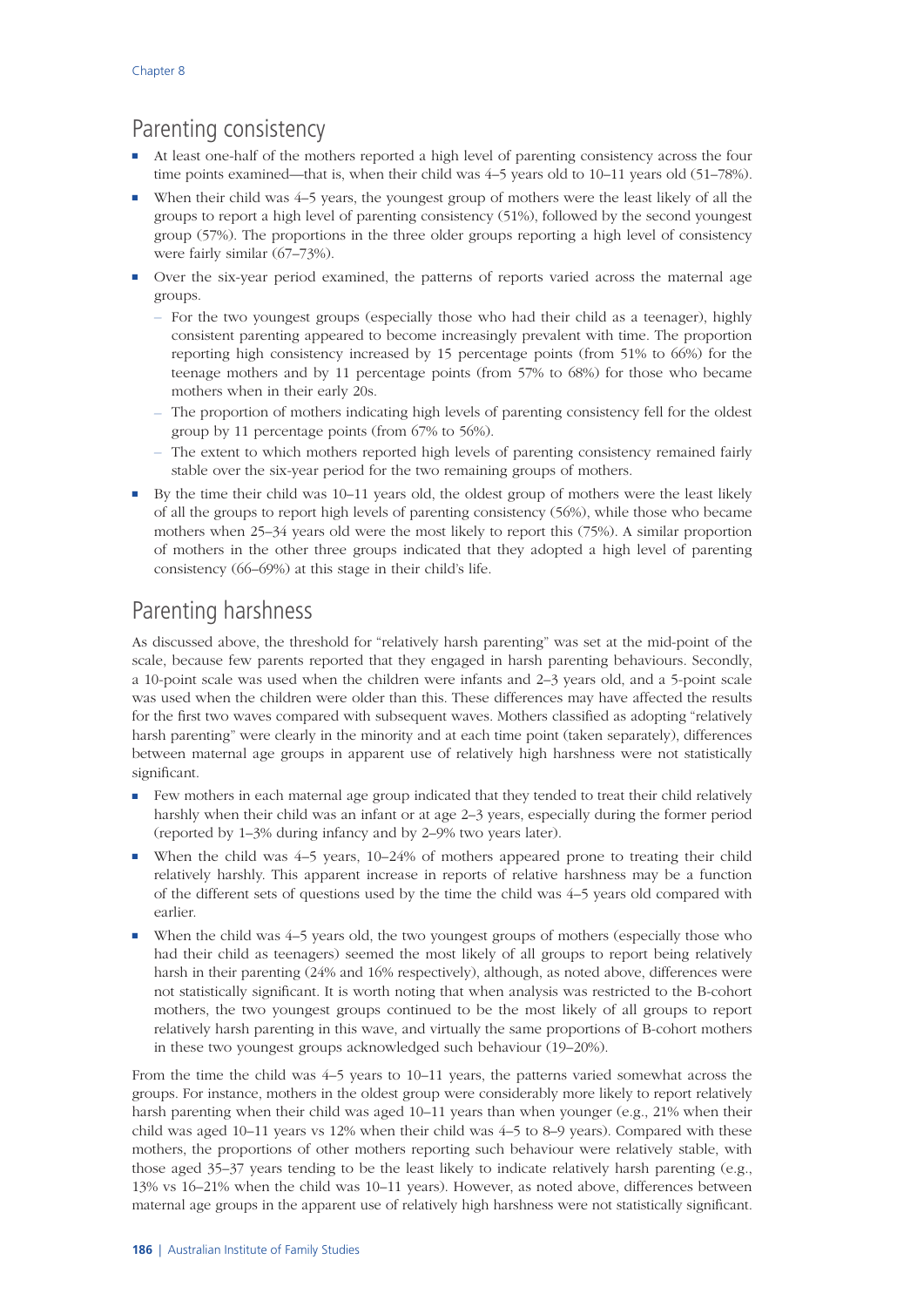# 8.6 Summary

Over the last few decades, the age at which women typically have their first child has increased, with over 40% of new mothers now being at least 30 years old. The overall picture, however, is also one of increasing diversity. While many studies have examined the circumstances experienced by women who become mothers as teenagers, for women who become new mothers at older ages, there is a relatively strong focus on the increased health-related risks for mothers and their newborn children.

This chapter extended earlier analysis by Weston et al. (2006), which focused exclusively on Wave 1 data for LSAC mothers firstborn children in the B cohort. In these earlier analyses, mothers were classified into five groups according to the age at which they had their child (here called "maternal age"). The earlier study found that teenage mothers and mothers in their early 20s were more likely to be experiencing disadvantaged circumstances compared with older mothers, with the differences being particularly marked for teenage mothers. In terms of parenting behaviour, all groups tended to indicate that they expressed considerable levels of warmth and avoided harsh parenting.

In the present chapter, we retained a focus on the same five maternal age groups, and we combined the data for mothers of B-cohort firstborn children with those of K-cohort firstborn children where the children were of the same age. The central question was whether maternal age "made any difference" in the long run, in relation to certain living arrangements, socio-economic circumstances and parenting behaviour. We focused on the first six waves of data, which spanned 10 years (from the time the study child was aged 0–1 year to 10–11 years).

Living arrangements covered family type (intact, step- and single-mother families), the relationship status of partnered mothers (cohabiting or married), and number of additional children in the family after Wave 1. We found that, across the ten-year period, women who had their first child when teenagers continued to be the least likely of all groups to be living with their child's father, followed by those who became mothers when in their early 20s.

Not surprisingly, few if any mothers in each maternal age group had formed a step-family when their child was an infant. The likelihood of doing so increased for the two youngest groups but had hardly changed for the older groups. Some of the new relationships formed after Wave 1 had ended within the period examined. Ten years on, around one in five mothers who were under the age of 25 when their first child was born were in step-families. Nevertheless, across the ten-year period, the likelihood of being single continued to be higher for those who had their first child as teenagers than those who became mothers when aged 25 years and over. This difference had narrowed considerably by the tenth year, because of the greater re-partnering rate apparent for the youngest group. Although, when their child was an infant, mothers in their early 20s were also more likely than older mothers to be single, this difference had largely disappeared ten years later, owing to age-related differences in re-partnering.

The two youngest groups of mothers who were living with a partner, especially the teenage mothers, were more likely than older partnered mothers to be in a cohabiting relationship when their child was an infant. While this pattern continued to hold across the ten-year period, the differences in cohabiting rates among partnered mothers of different maternal ages had narrowed.

Across the ten-year period, women in the oldest group were the least likely to have had any more children, followed by the second oldest group. On the other hand, the younger the maternal age group, the more likely the mothers were to have at least two more children. The two youngest groups were also more likely than other mothers to have had a child with a partner other than the father of their first child, or to have a step-child in their family.

The earlier study (Weston et al., 2006) showed that women who entered motherhood when under 25 years, especially when teenagers, were socio-economically disadvantaged (e.g., they had left school early and did not have any post-school qualifications, they were not employed, and they were more likely to have experienced financial hardship). The current research suggests that the gaps in educational attainment and employment between women who started childbearing at early ages and those who started at later ages continued to hold but had diminished over the subsequent ten years. In addition, women who entered motherhood before age 25 were more likely than other women to experience financial hardship in the subsequent ten years. This difference was reduced somewhat in the subsequent ten years for those who became mothers when in their early 20s but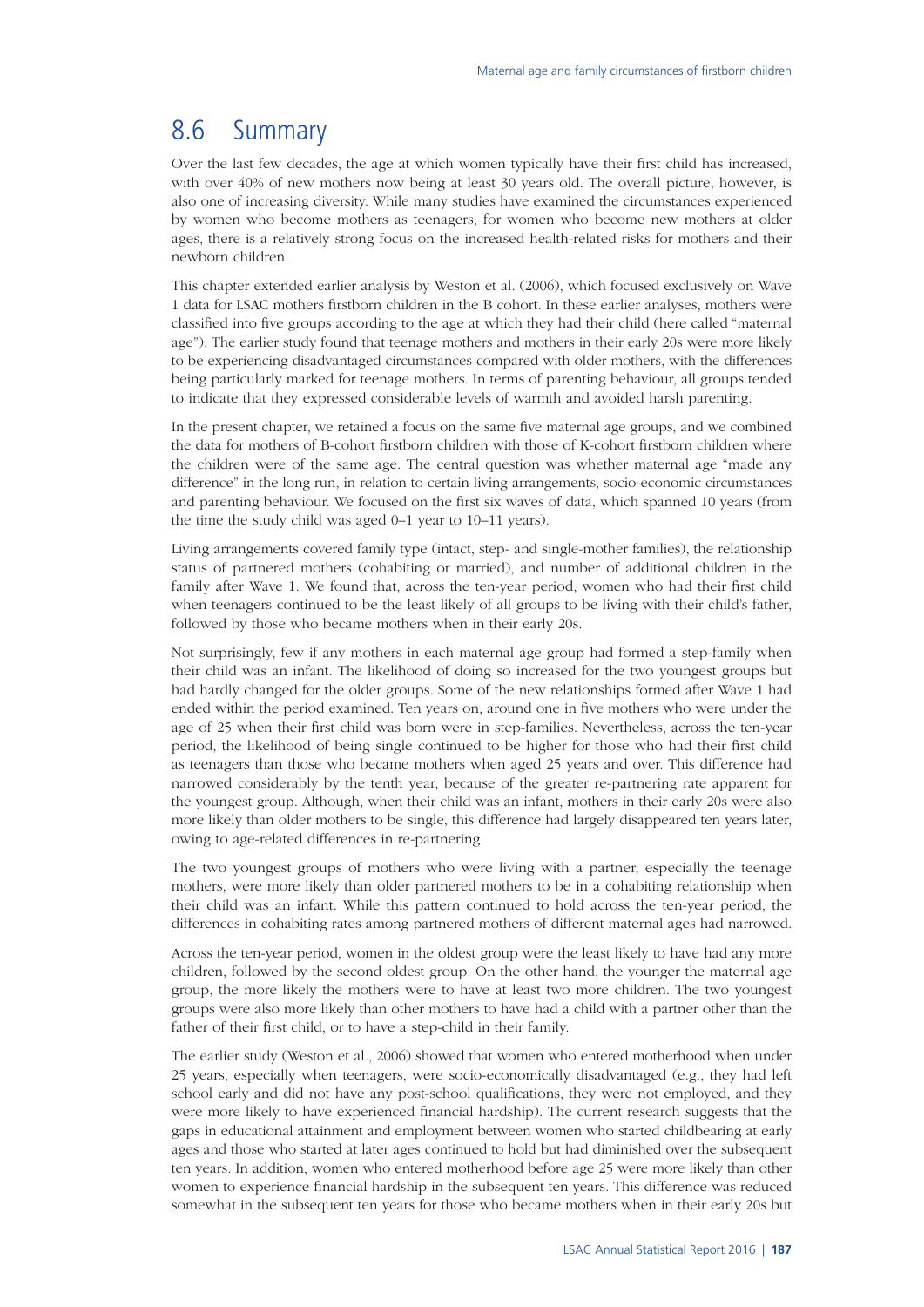not for those who commenced motherhood in their teenage years. Despite the fact that the two youngest groups of mothers were more likely than other mothers to experience at least one form of financial hardship across the ten-year period, the two youngest groups were not significantly more likely than the older mothers to indicate that they felt they were struggling financially when their child was 10–11 years old.

Regardless of their maternal age when they had their first child, mothers tended to provide favourable reports of their parenting practices at the different time points examined over the ten-year period. According to their reports, they expressed a great deal of warmth towards their child and a tendency to use inductive reasoning and consistency when correcting their child, and to avoid treating their child harshly. Although reports of the tendency to express warmth did not vary according to maternal age when their child was an infant, the reports of the teenage mothers suggested that they were less likely than other mothers to maintain their high level of parental warmth.

The use of inductive reasoning was first assessed when their child was 2–3 years old, while consistency in parenting was first assessed (for both cohorts) when their child was 4–5 years old. Compared with women who became mothers when older, the youngest group of mothers provided less favourable reports regarding inductive reasoning, parenting consistency and parenting harshness when their first child was relatively young but by the time their child was 10–11 years, such differences had largely disappeared. While women who entered motherhood before age 25 appeared to be increasingly likely to use inductive reasoning and to adopt a consistent stance over time, women who became mothers at a much later age (38+ years) were less likely to indicate using such approaches.

Regarding all the issues examined in this chapter, patterns for the oldest group (who were 38 years or more when they had their child) tended to resemble those of the other two groups of women who became mothers when 25–34 and 35–37 years old. The key exceptions were that the oldest mothers were significantly more likely than those aged 25–34 years to be single when their child was 10–11 years old, and less likely to report that they maintained a consistent approach to parenting and used inductive reasoning.

In summary, women who became mothers before age 25 (especially the teenagers) experienced greater levels of disadvantage than those who became mothers at older ages, although gaps in the areas of disadvantage examined diminished considerably over time. The two youngest groups of mothers were more likely than the other mothers to be living apart from their child's father in Wave 1. By the time their child was 10–11 years old, the mothers of the two youngest groups were the most likely of all groups to have formed a step-family.

The results in this chapter should be interpreted with some caution owing to limitations inherent in the data. Firstly, given that the numbers of women who became mothers either before age 25 or at age 38 or older were small, the results were less reliable for these groups. Secondly, the levels of sample attrition were higher for those who became mothers in their teens or early twenties and systematic differences in the characteristics of those who participated and those who did not may well undermine the strength of the results.

## 8.7 References

Aitken, Z., Hewitt, B., Keogh, L., LaMontagne, A. D., Bentley, R., & Kavanagh, A. M. (2016). Young maternal age at first birth and mental health later in life: Does the association vary by birth cohort? *Social Science & Medicine*, 157, 9–17.

Australian Bureau of Statistics. (2015). *Births, Australia, 2014* (Catalogue No. 3301.0—Table 1.9). ABS: Canberra. Retrieved from <[www.abs.gov.au/ausstats/abs@.nsf/mf/3301.0>](http://www.abs.gov.au/ausstats/abs@.nsf/mf/3301.0).

Australian Institute of Health and Welfare. (2015). *Perinatal data portal—Data tables Demographics module*. Canberra: AIHW. Retrieved from [<www.aihw.gov.au/perinatal-data/](http://www.aihw.gov.au/perinatal-data/)>.

Baxter, J. (2013a). Parents working out work (Australian Family Trends Series No. 1). Melbourne: Australian Institute of Family Studies.

Baxter, J. A. (2013b). Employment and the life course: Analyses of birth cohort differences of young Australian women. In A. Evans & J. H. Baxter (Eds.), *Negotiating the life course: Stability and change in life pathways* (pp. 99–120). Netherlands: Springer.

Baxter, J. A. (2013c). *Employment characteristics and transitions of mothers in the Longitudinal Study of Australian Children* (Occasional Paper No. 50). Canberra: Department of Social Services.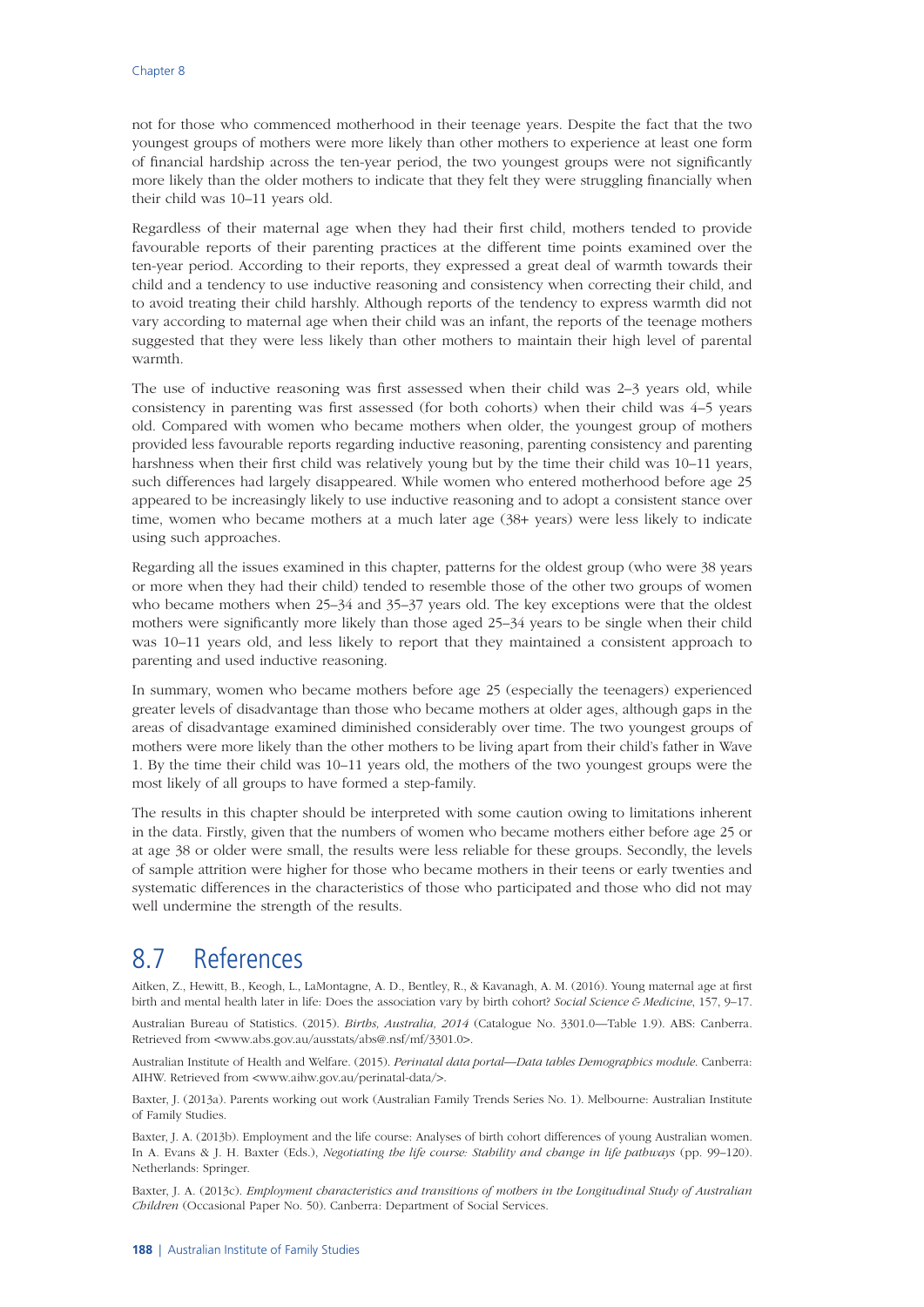Baxter, J. A. (2016). Diversity, complexity and change in children's households. In Australian Institute of Family Studies (Ed.), *The Longitudinal Study of Australian Children annual statistical report 2015*. Melbourne: Australian Institute of Family Studies.

Bradbury, B. (2006). *The impact of young motherhood on education, employment and marriage* (SPRC Discussion Paper No. 148). Sydney: The Social Policy Research Centre, University of New South Wales. Retrieved from [<www.](http://www.researchgate.net/profile/Bruce_Bradbury/publication/24112588_The_Impact_of_Young_Motherhood_on_Education_Employment_and_Marriage/links/54d1fbac0cf25ba0f0422618.pdf) [researchgate.net/profile/Bruce\\_Bradbury/publication/24112588\\_The\\_Impact\\_of\\_Young\\_Motherhood\\_on\\_Education\\_](http://www.researchgate.net/profile/Bruce_Bradbury/publication/24112588_The_Impact_of_Young_Motherhood_on_Education_Employment_and_Marriage/links/54d1fbac0cf25ba0f0422618.pdf) [Employment\\_and\\_Marriage/links/54d1fbac0cf25ba0f0422618.pdf](http://www.researchgate.net/profile/Bruce_Bradbury/publication/24112588_The_Impact_of_Young_Motherhood_on_Education_Employment_and_Marriage/links/54d1fbac0cf25ba0f0422618.pdf)>.

Bronfenbrenner, U. (1999). Environments in developmental perspective: Theoretical and operational models. In S. L. Friedman & T. D. Wachs (Eds.), *Measuring environment across the life span: Emerging methods and concepts* (pp. 3–28). Washington, DC: American Psychological Association. Retrieved from [<www.uncg.edu/hdf/facultystaff/Tudge/](http://www.uncg.edu/hdf/facultystaff/Tudge/Bronfenbrenner%201999.pdf) [Bronfenbrenner%201999.pdf>](http://www.uncg.edu/hdf/facultystaff/Tudge/Bronfenbrenner%201999.pdf).

Brown, H. (2016, 3 August). How old is too old for safe pregnancy? *The Conversation*. Retrieved from <[theconversation.](http://theconversation.com/how-old-is-too-old-for-a-safe-pregnancy-63446) [com/how-old-is-too-old-for-a-safe-pregnancy-63446>](http://theconversation.com/how-old-is-too-old-for-a-safe-pregnancy-63446).

Craig, L., & Bittman, M. (2005). *The effect of children on adults' time-use: Analysis of the incremental time costs of children in Australia* (SPRC Discussion Paper No. 143). Sydney: Social Policy and Research Centre, University of New South Wales. Retrieved from <[www.sprc.unsw.edu.au/media/SPRCFile/DP143.pdf](http://www.sprc.unsw.edu.au/media/SPRCFile/DP143.pdf)>.

Crossley, I. A., & Buckner, J. C. (2012). Maternal-related predictors of self-regulation among low-income youth. *Journal of Child and Family Studies*, 21(2), 217–227.

Herstad, L., Klungsøyr, K., Skjaerven, R., Tanbo, T., Forsén, L., & Åbyholm, T. (2015). Maternal age and emergency operative deliveries at term: A population-based registry study among low-risk primiparous women. *British Journal of Obstetrics and Gynaecology*, 122(12), 1642–1651.

Kalb, G., Le, T., & Leung, F. (2014). Outcomes for teenage mothers in the first years after birth. (Working Paper No. 6/14). Melbourne: Melbourne Institute of Applied Economic and Social Research, University of Melbourne. Retrieved from <[www.melbourneinstitute.com/downloads/labour/4–12\\_FINAL\\_REPORT.pdf](http://www.melbourneinstitute.com/downloads/labour/4-12_FINAL_REPORT.pdf)>

Lee, B. K., & McGrath, J. J. (2015). Advancing parental age and autism: Multifactorial pathways. *Trends in Molecular Medicine, 21*(2), 118–125.

Li, Z., Zeki, R., Hilder, L., & Sullivan, E. A. (2013). *Australia's mothers and babies 2011*. (Perinatal statistics series no. 28. Cat. no. PER 59). Canberra: AIHW National Perinatal Epidemiology and Statistics Unit. Retrieved from [<www.aihw.](http://www.aihw.gov.au/WorkArea/DownloadAsset.aspx?id=60129545698) [gov.au/WorkArea/DownloadAsset.aspx?id=60129545698](http://www.aihw.gov.au/WorkArea/DownloadAsset.aspx?id=60129545698)>.

Lucas, N., Nicholson, J. M., & Maguire, B. (2011). Parenting practices and behaviours. In Australian Institute of Family Studies (Ed.), *The Longitudinal Study of Australian Children annual statistical report 2010* (pp. 43–55). Melbourne: Australian Institute of Family Studies. Retrieved from [<growingupinaustralia.gov.au/pubs/asr/2013/asr2013.pdf>](http://growingupinaustralia.gov.au/pubs/asr/2013/asr2013.pdf).

McConnell, D., Breitkreuz, R., & Savage, A. (2011). From financial hardship to child difficulties: Main and moderating effects of perceived social support, *Child: Care, Health and Development, 37*(5), 679–691.

McLachlan, R., Gilfillan, G., & Gordon, J. (2013). *Deep and persistent disadvantage in Australia*, Productivity Commission Staff Working Paper. Canberra: Productivity Commission. Retrieved from [<www.pc.gov.au/research/](http://www.pc.gov.au/research/supporting/deep-persistent-disadvantage/deep-persistent-disadvantage.pdf) [supporting/deep-persistent-disadvantage/deep-persistent-disadvantage.pdf](http://www.pc.gov.au/research/supporting/deep-persistent-disadvantage/deep-persistent-disadvantage.pdf)>.

Marino, J. L., Lewis, L. N., Bateson, D., Hickey, M., & Skinner, S. R. (2016). Teenage mothers. *Australian Family Physician, 45*(10), 712–717. Retrieved from [<www.racgp.org.au/afp/2016/october/teenage-mothers/](http://www.racgp.org.au/afp/2016/october/teenage-mothers/)>.

Meltzer, H., Bebbington, P., Brugha, T., Farrell, M., & Jenkins, R. (2012). The relationship between personal debt and specific common mental disorder. *European Journal of Public Health, 23*(1), 108–113.

Morris, J. K., Mutton, D. E., & Alberman, E. (2002). Revised estimates of the maternal age specific live birth prevalence of Down's syndrome. *Journal of Medical Screening, 9*(1): 2–6.

Qu, L., & Weston, L. (2012). *Parental marital status and children's wellbeing* (Occasional Paper No. 46). Canberra: The Department of Families, Housing, Community Services and Indigenous Affairs.

Reimondos, A., & Trevenar, S. (2013). Appendix: Negotiating the Life Course Project. In A. Evans, and J. Baxter (Eds.) *Negotiating the life course: Stability and change in life pathways*. Life Course Research and Social Policies, Volume 1. Dodrecht: Springer.

Schoeni, R. F., & Wiemers, E. E. (2015). The implications of selective attrition for estimates of intergenerational elasticity of family income. *Journal of Economic Inequality, 13*(3), 351–372.

Watson, N., & Wooden, M. (2009). Identifying factors affecting longitudinal survey response. In P. Lynn (Ed.), *Methodology of longitudinal studies* (pp. 157–181). Chichester: Wiley.

Weston, R., Soriano, G., & Qu, L. (2006). Starting early, starting late: socio-demographic characteristics and parenting of new mothers of different ages. *Family Matters*, 73, 52–59

Weston, R., Qu, L., Parker, R., & Alexander, M. (2004).*"t's not for lack of wanting kids": A report on the Fertility Decision Making Project* (Research Report no. 11). Melbourne: Australian Institute of Family Studies.

Zubrick, S. R., Lucas, N., Westrupp, E. M., & Nicholson, J. M. (2014). *Parenting measures in the Longitudinal Study of Australian Children: Construct validity and measurement quality, Waves 1 to 4* (LSAC Technical Paper No.12). Canberra: Department of Social Services